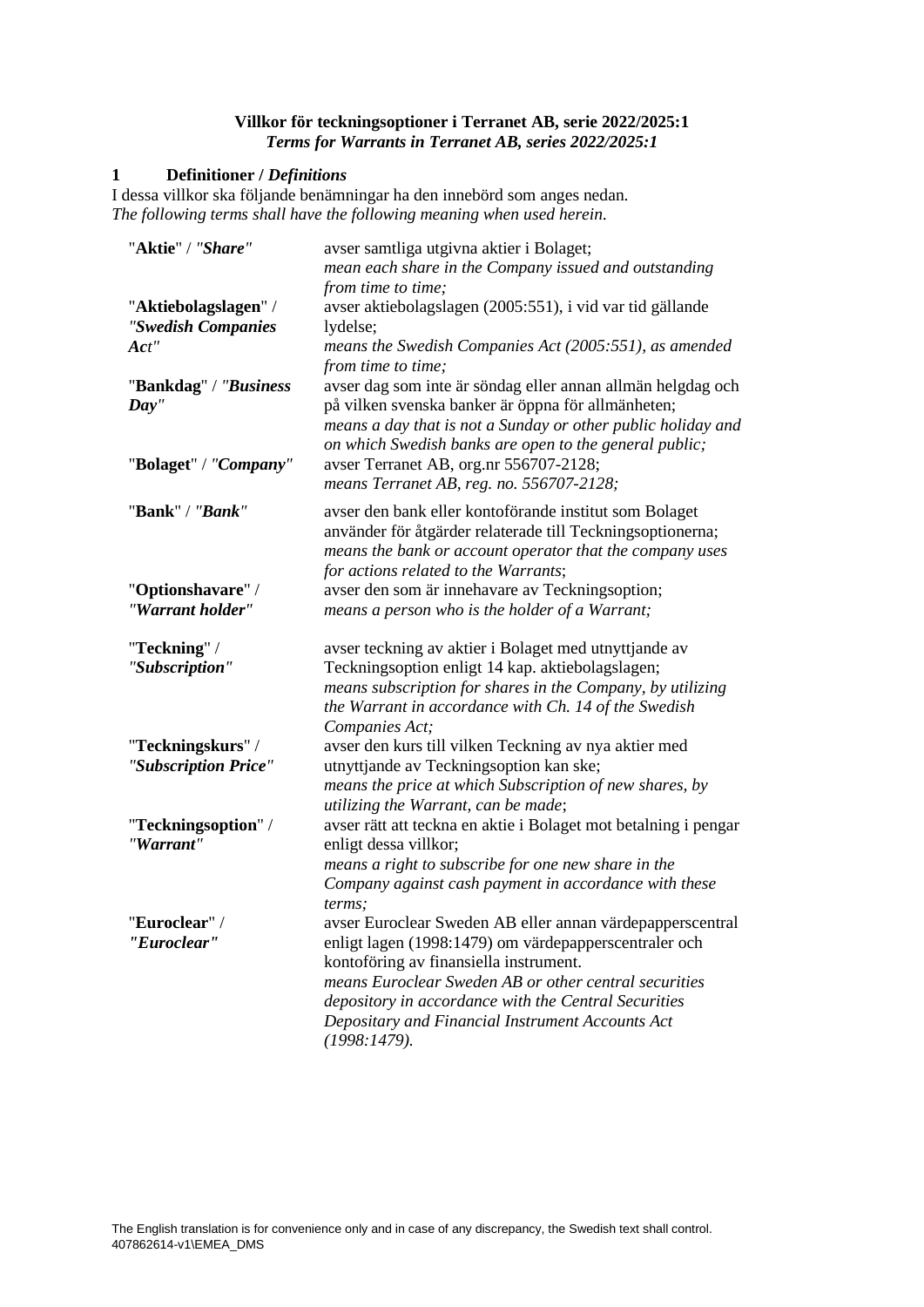# **2 Teckningsoptioner och registrering /** *Warrants and registration*

- 2.1 Antalet Teckningsoptioner uppgår till sammanlagt högst 9 850 000. *The number of Warrants amounts to a total maximum of 9,850,000.*
- <span id="page-1-2"></span>2.2 Bolaget ska på begäran utfärda teckningsoptionsbevis ställda till viss man eller order, representerande en Teckningsoption eller multiplar därav. Bolaget verkställer på begäran av Optionsinnehavare utbyte och växling av teckningsoptionsbevis. *The Company shall, on request, issue warrant certificates payable to a certain person or order, each representing one Warrant or multiples thereof. The Company will effect exchanges and conversions of Warrant certificates upon request from a Warrant holder.*
- <span id="page-1-3"></span>2.3 Bolagets styrelse ska äga rätt att fatta beslut om att Teckningsoptionerna ska registreras av Euroclear i ett avstämningsregister enligt lagen (1998:1479) om värdepapperscentraler och kontoföring av finansiella instrument. För det fall sådant beslut inte fattats ska vad som stadgas i punktern[a 2.4-](#page-1-0)[2.7](#page-1-1) nedan inte gälla. För det fall sådant beslut fattats ska vad som stadgas i punktern[a 2.4-](#page-1-0)[2.7](#page-1-1) nedan gälla istället för vad som stadgas i punkt [2.2](#page-1-2) ovan. *The Company's board of directors is entitled to resolve that the Warrants shall be registered with Euroclear in a securities register pursuant to the Central Securities Depositaries and Swedish Financial Instruments Accounts Act (1998:1479). In case such a resolution is not passed, what is stated in Sections [2.4](#page-1-0)[-2.7](#page-1-1) below shall not apply. In case such a resolution is passed, what is stated in Sections [2.4](#page-1-0)[-2.7](#page-1-1) below shall apply instead of what is stated in Section [2.2](#page-1-2) above.*
- <span id="page-1-0"></span>2.4 Optionsinnehavare ska, efter det att beslut enligt punkt [2.3](#page-1-3) fattats, på Bolagets anmaning vara skyldig att omedelbart till Bolaget eller Euroclear inlämna samtliga teckningsoptionsbevis representerande Teckningsoptioner samt meddela Bolaget erforderliga uppgifter om värdepapperskonto på vilket Optionsinnehavarens Teckningsoptioner ska registreras enligt nedan.

*A Warrant holder shall, after a resolution according to Section [2.3](#page-1-3) has been passed, upon the Company's request be obliged to immediately submit to the Company or Euroclear all the warrant certificates representing the Warrants and supply the Company with the necessary information on the securities account in which the Warrant holder's shall be registered according to the below.*

2.5 Teckningsoptionerna ska registreras av Euroclear i ett avstämningsregister enligt lagen (1998:1479) om värdepapperscentraler och kontoföring av finansiella instrument, till följd varav inga fysiska värdepapper ska utges.

*The Warrants shall be registered by Euroclear in a securities register pursuant to the Central Securities Depositaries and Swedish Financial Instruments Accounts Act (1998:147) and consequently no physical securities will be issued.*

<span id="page-1-4"></span>2.6 Teckningsoptionerna registreras för Optionshavarens räkning på konto i Bolagets avstämningsregister. Registreringar avseende Teckningsoptionerna ska ombesörjas av Banken. *The Warrants are registered on an account in the Company's Central Securities Depositary register on behalf of the Warrant holder. Registrations relating to the Warrants shall be made by the Bank.*

<span id="page-1-1"></span>2.7 För det fall Bolagets styrelse fattat beslut enligt punkt [2.3](#page-1-3) ovan, ska styrelsen därefter vara oförhindrad att, med de begränsningar som må följa av lag eller annan författning, fatta beslut om att Teckningsoptionerna inte längre ska vara registrerade av Euroclear i ett avstämningsregister. För det fall sådant sistnämnt beslut fattats ska vad som stadgas i [2.2](#page-1-2) ovan gälla istället för vad som stadgas i [2.4-](#page-1-0)[2.6](#page-1-4) ovan. *In the event that the Company's board of directors has passed a resolution in accordance with Section [2.3](#page-1-3) above, the board of directors will be free to resolve, within the restrictions that may follow from law or other regulations, that the Warrants shall no longer be registered by*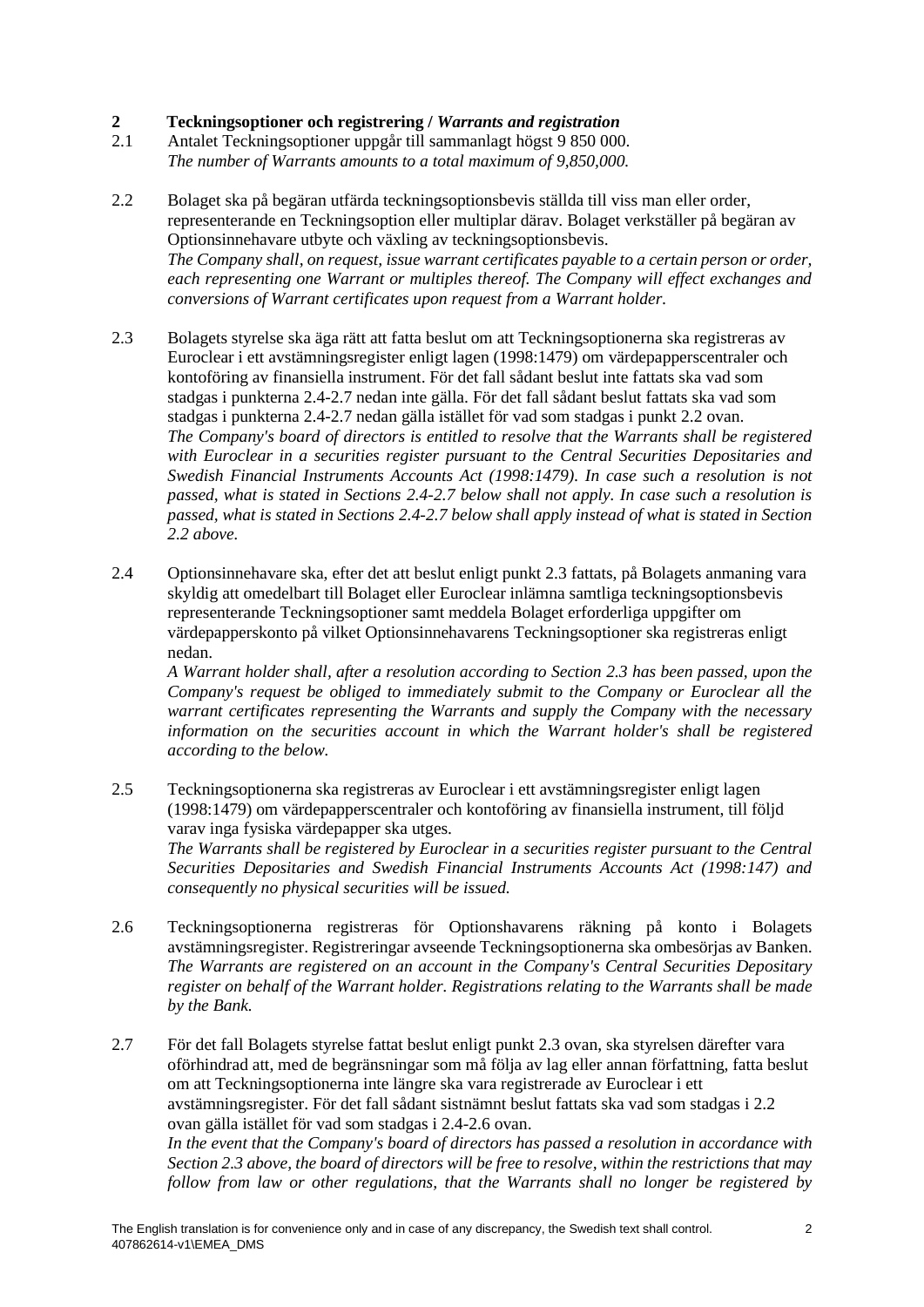*Euroclear in a securities register. If such a resolution is passed, what is stated in Section [2.2](#page-1-2) above shall apply instead of what is stated in Sections [2.4](#page-1-0)[-2.6](#page-1-4) above.*

# **3 Rätt att teckna nya B-aktier** / *Right to subscribe for new B shares*<br>3.1 **Optionshavare ska äga rätt att under perioden från och med den 1 optionshavare ska äga rätt att under perioden från och med den 1 o**

*share for each Warrant at a subscription price of SEK 2.50.*

- <span id="page-2-0"></span>3.1 Optionshavare ska äga rätt att under perioden från och med den 1 oktober 2025 till och med den 31 oktober 2025 eller den tidigare dag som följer av punkt [8](#page-3-0) nedan, för varje Teckningsoption teckna en (1) ny B-aktie till en teckningskurs av 2,50 kronor. *During the period as from 1 October 2025 up to and including 31 October 2025, or the earlier date set forth in section [8](#page-3-0) below, Warrant holders are entitled to subscribe for one (1) new B*
- 3.2 Teckningskursen, liksom antalet aktier som varje Teckningsoption ger rätt att teckna, kan bli föremål för justering i de fall som anges i punkt [8](#page-3-0) nedan. Teckningskursen får dock aldrig understiga aktiens kvotvärde.

*The Subscription Price as well as the number of shares which each Warrant entitles the Warrant holder to subscribe for, may be subject to adjustment in cases specified in section [8](#page-3-0) below. The Subscription Price may, however, never be less than the share's quota value.*

3.3 Teckning kan endast ske av det hela antal aktier till vilka de Teckningsoptioner som Optionshavaren önskar utnyttja berättigar. Vid Teckning ska bortses från eventuell överskjutande del av Teckningsoption, som inte kan utnyttjas. *Subscription can only be made for the full number of shares exercisable under the Warrants, that the Warrant holder would like to utilize. At Subscription any excess portion of the Warrant which cannot be utilized shall be disregarded.*

# <span id="page-2-1"></span>**4 Teckning /** *Subscription*

- 4.1 Teckning sker genom att Optionshavare enligt fastställt formulär skriftligen tecknar aktier, varvid ska anges det antal aktier som tecknas. Teckning är bindande och kan inte återkallas. *Subscription is made by the Warrant holder Subscribing for the shares, in writing, in accordance with an established form, indicating the number of shares that are subscribed for. Subscription is binding and may not be revoked.*
- 4.2 Sker inte Teckning inom i punkt [3.1](#page-2-0) angiven tid, upphör all rätt enligt Teckningsoptionerna att gälla.

*If Subscription is not made within the period set forth in section Fel! Hittar inte referenskälla., any and all rights pursuant to the Warrants shall expire.*

4.3 Vid sådan Teckning ska, för registreringsåtgärder, skriftlig och ifylld teckningssedel enligt fastställt formulär inges till Bolaget eller den Bolaget anvisar. I förekommande fall ska Optionshavaren samtidigt överlämna till Bolaget teckningsoptionsbevis representerade det antal Teckningsoptioner som anmälan om Teckning avser.

*Such Subscription shall, for registration purposes, be made in a written notification on a specified form to the Company or to whom the Company assign. Where applicable the Warrant holder shall simultaneously submit to the Company the warrant certificates representing the number of Warrants that the notification concerns.*

## **5 Betalning för ny aktie /** *Payment for new share*

Vid Teckning ska betalning erläggas genast för det antal aktier som Teckningen avser. Betalning ska ske kontant till ett av Bolaget anvisat bankkonto. *At Subscription, payment for the number of shares relating to the Subscription shall be made immediately. Payment shall be made, in cash, to an account designated by the Company.*

## **6 Införing i aktieboken /** *Registration in the share register*

Efter Teckning verkställs tilldelning genom att de nya aktierna upptas i Bolagets aktiebok såsom interimsaktier. Sedan registrering hos Bolagsverket och Euroclear ägt rum blir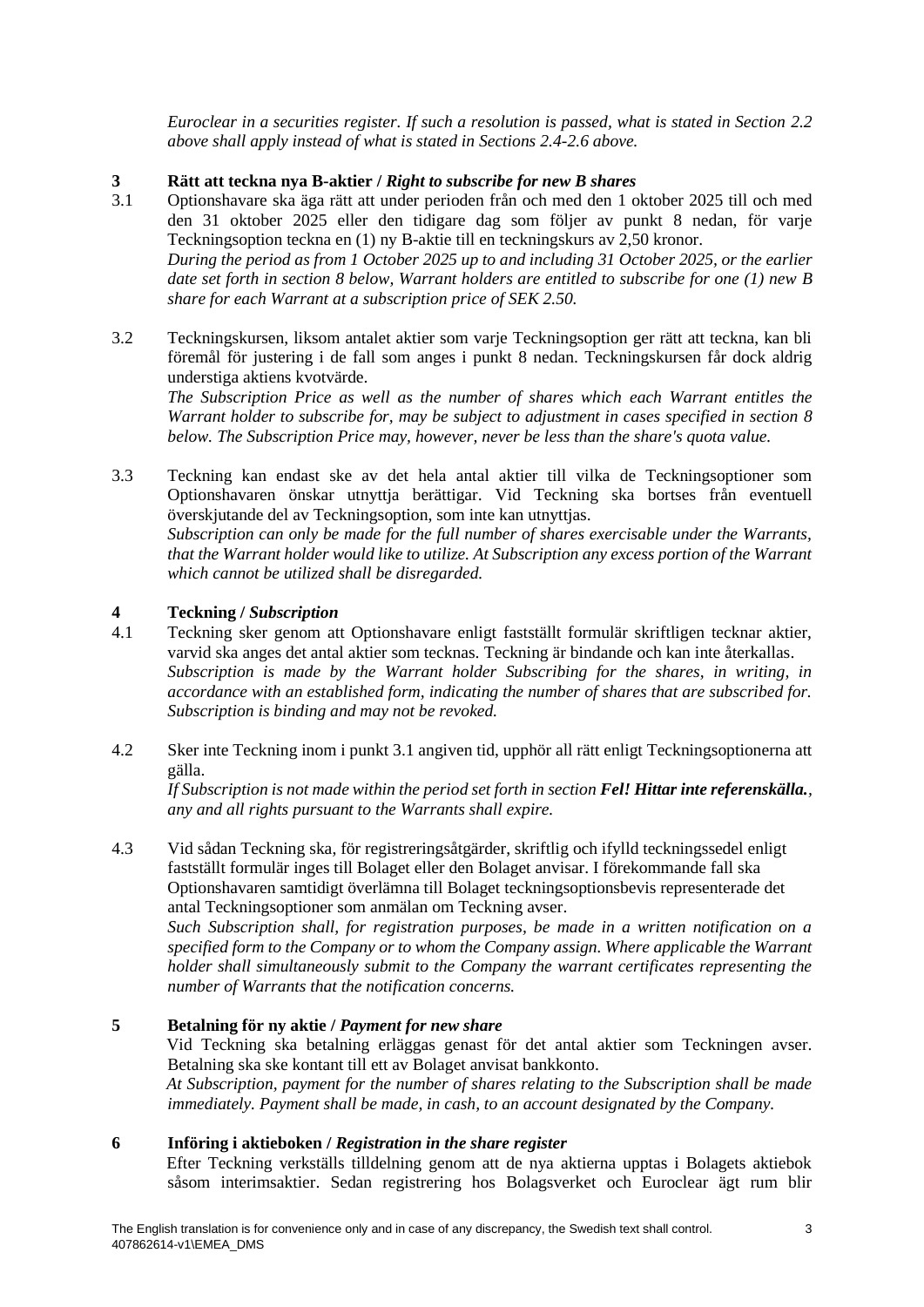registreringen på avstämningskonto slutgiltig. Som framgår av punkterna [7](#page-3-1) och [8](#page-3-0) nedan senareläggs i vissa fall tidpunkten för sådan slutlig registrering.

*After Subscription allotment will be effected by the new shares being registered in the Company's share register as interim shares. The registration on the Central Securities Depositary account will be final after the registrations with the Companies Registration Office and Euroclear are final. As stated in sections [7](#page-3-1) and [8](#page-3-0) below, such final registration may be postponed in certain cases.*

## <span id="page-3-1"></span>**7 Utdelning på ny aktie, m.m. /** *New shares' right to dividends etc.*

Teckning som görs på sådan tid att den inte kan verkställas senast på tionde kalenderdagen före avstämningsdag för utdelning som beslutats av eller föreslagits Bolagets bolagsstämma samma år, verkställs först efter avstämningsdagen för utdelning. Aktier, som tillkommit på grund av Teckning som verkställs efter avstämningsdagen för utdelning, upptas interimistiskt på avstämningskonto, vilket innebär att de inte har rätt att erhålla utdelning.

*Subscription made at such time that it cannot be effected at the latest on the tenth calendar day preceding the record date for a dividend approved by or proposed to the general meeting that year, will be executed only after the dividend record date. Shares which have been issued due to Subscription effected after the dividend record date, will be temporarily registered in the Central Securities Depositary account, which means that they are not entitled to receive dividends.*

# <span id="page-3-0"></span>**8 Omräkning av Teckningskursen m.m. /** *Adjustment of Subscription Price etc.*

Beträffande den rätt som ska tillkomma Optionshavare i de situationer som anges nedan ska följande gälla:

*Regarding the rights that a Warrant holder shall have in the situations set out below, the following shall apply:*

# 8.1 **Tillvägagångssätt/***Procedure*

- 8.1.1. Omräkning ska göras av Bolaget enligt punkt [8.2](#page-4-0) nedan. *The recalculations shall be made by the Company in accordance with Clause [8.2](#page-4-0) below.*
- 8.1.2. Skulle Optionsinnehavare inte vara överens med Bolaget om en justering av Villkoren genom omräkning enligt punkt [8.2](#page-4-0) nedan, ska varje Optionsinnehavare ha rätt att begära ett oberoende fastställande av en lämplig justering enligt vad som anges nedan.

*Should, however, the Warrant holder not agree on an adjustment of the Terms and Conditions recalculated by the Company in accordance with Clause [8.2](#page-4-0) below, the Warrant holder shall have the right to request an independent determination of the appropriate adjustment as set out below.*

(a) Såvida inte Bolaget och den Optionsinnehavaren som begärt justering av Villkoren inom trettio (30) dagar från det att begäran om ett oberoende fastställande framställdes har enats om en kvalificerad expert (härefter kallad "**Experten**"), ska Stockholms Handelskammare, efter begäran av Optionsinnehavaren, utnämna en Expert. En sådan utnämning ska vara slutlig och bindande för Optionsinnehavaren och för Bolaget.

*Unless the Company and the requesting Warrant holder have, within thirty (30) days from the request for independent determination, agreed on a qualified expert (hereinafter referred to as the "Expert"), the Stockholm Chamber of Commerce shall, at the request of the requesting Warrant holder, appoint the Expert, such appointment to be final and binding on the Warrant holder and the Company.*

(b) Experten ska självständigt beakta den inträffade händelsen och dess inverkan på Teckningsoptionerna och/eller Aktierna och/eller Optionsinnehavaren. Experten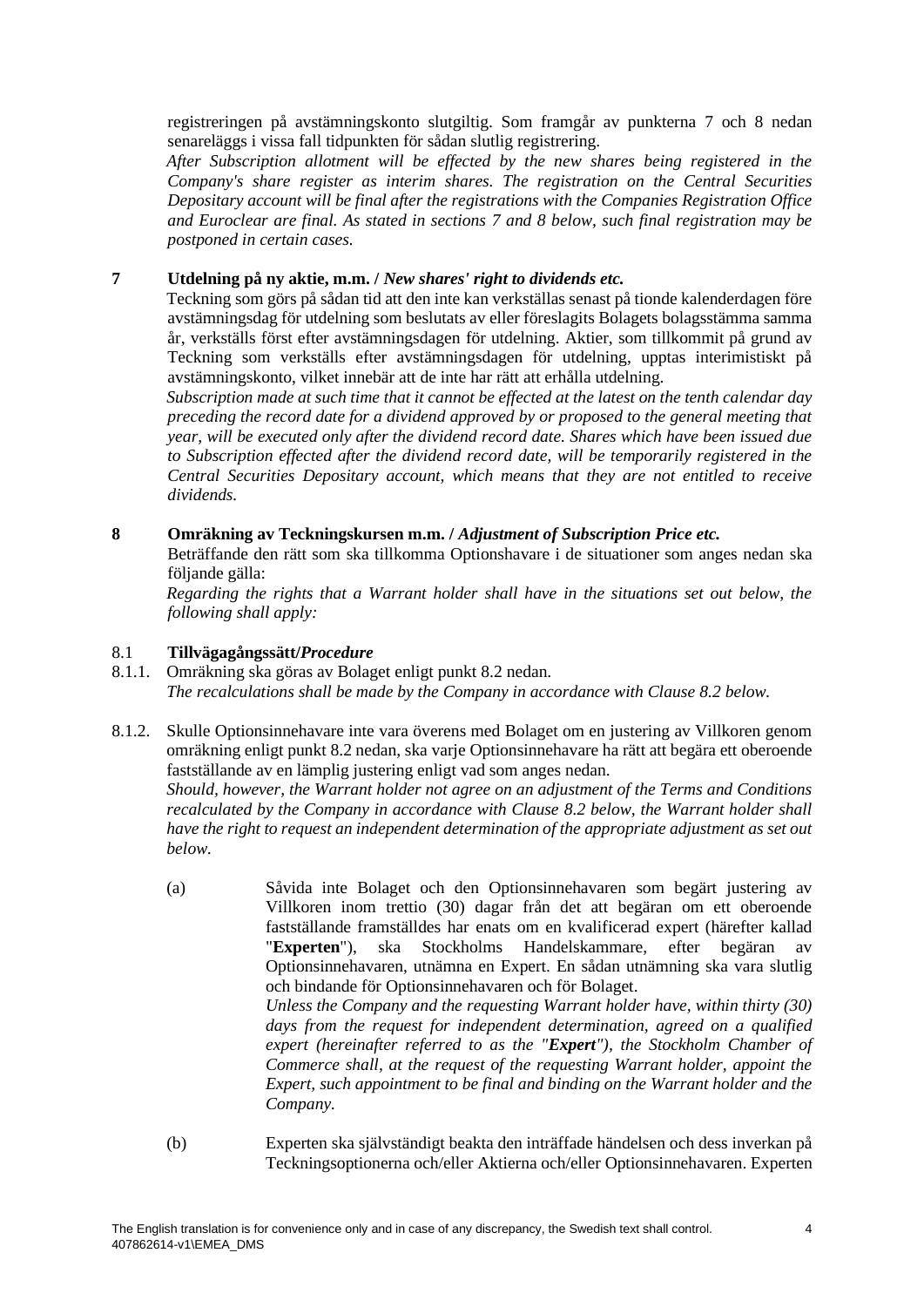har rätt att erhålla värdering eller övrig assistans från annan ansedd utomstående part efter instruktioner av Experten.

*The Expert shall independently consider the event that occurred and its effect on the Warrants and/or Shares and/or the Warrant holder. In doing this, the Expert may obtain a valuation or other assistance from a reputable third party instructed by the Expert.*

(c) Experten ska fastställa en lämplig omräkning i enlighet med dessa Villkor för att till fullo kompensera Optionsinnehavaren för varje utspädning och annan negativ påverkan. Experten ska så långt möjligt tillämpa de omräkningsprinciper som följer av punkt [8.2](#page-4-0) (*Omräkning*) och/eller av andra för ändamålet relevanta bestämmelser i dessa Villkor för Teckningsoptioner och/eller i s.k. teckningsoptionsägaravtal avseende innehav av Teckningsoptioner, Aktier och/eller andra Rättigheter i Bolaget.

> *The Expert shall decide on the appropriate adjustments in accordance with these Terms and Conditions in order to fully compensate the Warrant holder for any dilution and other adverse effects. The Expert shall as far as possible apply the adjustment principles set out in Clause [8.2](#page-4-0) (Recalculations) and/or any other relevant provisions of these Terms and Conditions and/or any Warrant holder agreement regarding the holding of Warrants, Shares and/or any other Interests in the Company.*

- (d) Experten ska avge sitt beslut inom trettio (30) dagar räknat från den dag då denne tillsattes. *The Expert shall render his decision within thirty (30) days from the date when he was appointed.*
- (e) Expertens beslut ska vara slutligt bindande för Bolaget och för samtliga Optionsinnehavare. *The Expert's decision shall be final and binding on the Company and all Warrant holders.*
- (f) Ersättningen för Expertens kostnader och skälig ersättning till denne ska delas lika mellan Bolaget och den Optionsinnehavare som begär justering. *The costs incurred by, and reasonable remuneration to, the Expert shall be divided equally between the Company on the one part and the requesting Warrant holder on the other part.*

# <span id="page-4-0"></span>8.2 **Omräkning/***Recalculations*

8.2.1. En omräkning av det antal Aktier som varje Teckningsoption ger rätt att teckna ska utföras om Teckning verkställts efter beslut om sådan omständighet som anges i punkt [8.2.2](#page-4-1) till punkt [8.2.20.](#page-19-0)

*A recalculated number of Shares which every Warrant confers the right to subscribe for, shall be applied in the case of a Subscription being executed after the decision on any of the circumstances set in Clause [8.2.2](#page-4-1) to Clause [8.2.20.](#page-19-0)* 

## <span id="page-4-1"></span>8.2.2. **Fondemission/***Bonus Issue*

Genomför Bolaget en fondemission ska Teckning – där anmälan om Teckning görs på sådan tid att den inte kan verkställas senast på tionde kalenderdagen före bolagsstämma som beslutar om emissionen – verkställas först sedan stämman beslutat om denna. Aktier, som tillkommit på grund av Teckning verkställd efter emissionsbeslutet, registreras interimistiskt på avstämningskonto, vilket innebär att de inte har rätt att deltaga i emissionen. Slutlig registrering på avstämningskonto sker först efter avstämningsdagen för emissionen.

*In the event the Company carries out a bonus issue, Subscription shall – where notice of Subscription is made at such time that it cannot be effected at the latest on the tenth calendar*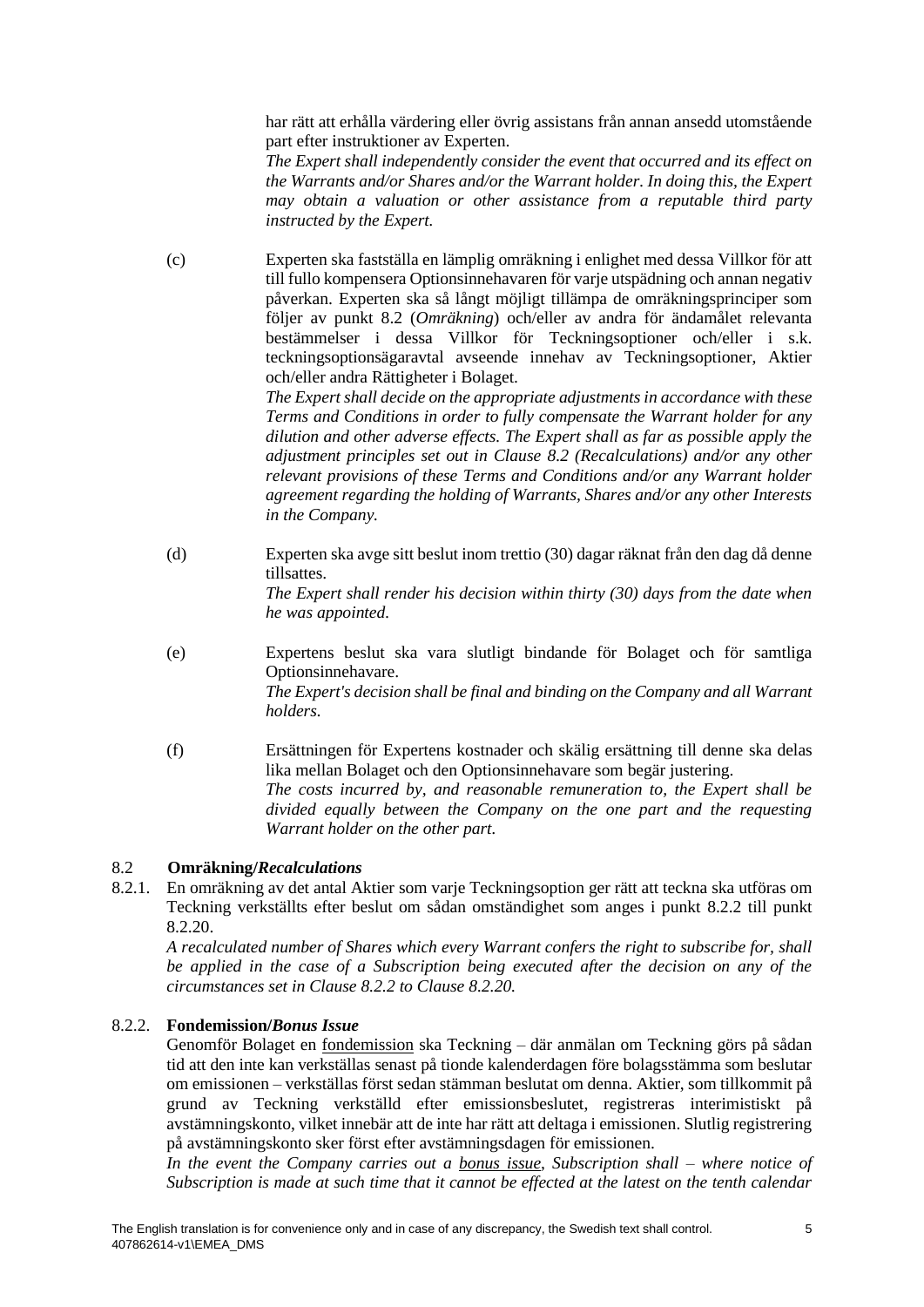*day prior to the shareholders' meeting which resolves upon the issue – be effected only after the shareholders' meeting has resolved to carry out the bonus issue. Shares which is issued as a consequence of Subscription executed after such a resolution shall be registered on an interim basis in the securities account and do not entitle to participation in the issue. Final registration in the securities account shall take place only after the record date for the issue.*

Vid Teckning som verkställs efter beslutet om fondemission tillämpas en omräknad Teckningskurs liksom en omräkning av det antal Aktier som varje Teckningsoption berättigar till Teckning av. Omräkningarna utföres av Bolaget enligt följande formler:

*In conjunction with Subscription effected after the resolution to carry out the bonus issue, a recalculated Subscription Price as well as a re-calculated number of Shares which each Warrant shall entitle to Subscribe for shall apply. The re-calculations shall be made by the Company in accordance with the following formulas:*

| Omräknad Teckningskurs                                                            | $=$ | Föregående Teckningskurs x antalet Aktier<br>före fondemissionen                                                                                                           |
|-----------------------------------------------------------------------------------|-----|----------------------------------------------------------------------------------------------------------------------------------------------------------------------------|
|                                                                                   |     | Antalet Aktier efter fondemissionen                                                                                                                                        |
| Omräknat antal Aktier som<br>varje Teckningsoption<br>berättigar till Teckning av | $=$ | Föregående antal Aktier som varje<br>Teckningsoption berättigar till Teckning av<br>$x$ antalet Aktier efter fondemissionen                                                |
| Re-calculated Subscription<br>Price                                               | $=$ | Antalet Aktier före fondemissionen<br>Previous Subscription Price x number of<br>shares prior to the bonus issue<br>Number of shares following the bonus issue             |
| Re-calculated number of<br>Shares that each Warrant<br>entitles to Subscribe for  | $=$ | The previous number of Shares that each<br>Warrant entitled to Subscribe for x number<br>of Shares following the bonus issue<br>Number of Shares following the bonus issue |

Vid omräkning enligt ovanstående formel ska bortses från Aktier som innehas av Bolaget. Enligt ovan omräknad Teckningskurs och omräknat antal Aktier fastställs av Bolaget snarast möjligt efter bolagsstämmans beslut om fondemission, men tillämpas först efter avstämningsdagen för emissionen.

*When recalculating in accordance with the above formula, any shares held by the Company shall be disregarded. The recalculated Subscription Price and number of Shares, recalculated in accordance with the above, shall be determined by the Company as soon as possible following the shareholders' resolution regarding the bonus issue, but will not be applied until after the record date for the issue.*

#### 8.2.3. **Sammanläggning eller uppdelning/***Reverse split or split*

Genomför Bolaget en sammanläggning eller uppdelning av Aktier ska moment [8.2.2](#page-4-1) ovan äga motsvarande tillämpning, varvid som avstämningsdag ska anses den dag då sammanläggning respektive uppdelning, på Bolagets begäran, sker hos Euroclear.

*If the Company carries out a reverse share split or a share split, subsection [8.2.2](#page-4-1) above shall apply correspondingly, whereby the record date shall be deemed to be the date on which the reverse share split or share split is effected by Euroclear upon request by the Company.*

# <span id="page-5-0"></span>8.2.4. **Nyemission med företrädesrätt/***New share issue in accordance with the shareholders' priority rights*

Genomför Bolaget en nyemission – med företrädesrätt för aktieägarna att teckna nya Aktier mot kontant betalning eller kvittning – ska följande gälla beträffande rätten till deltagande i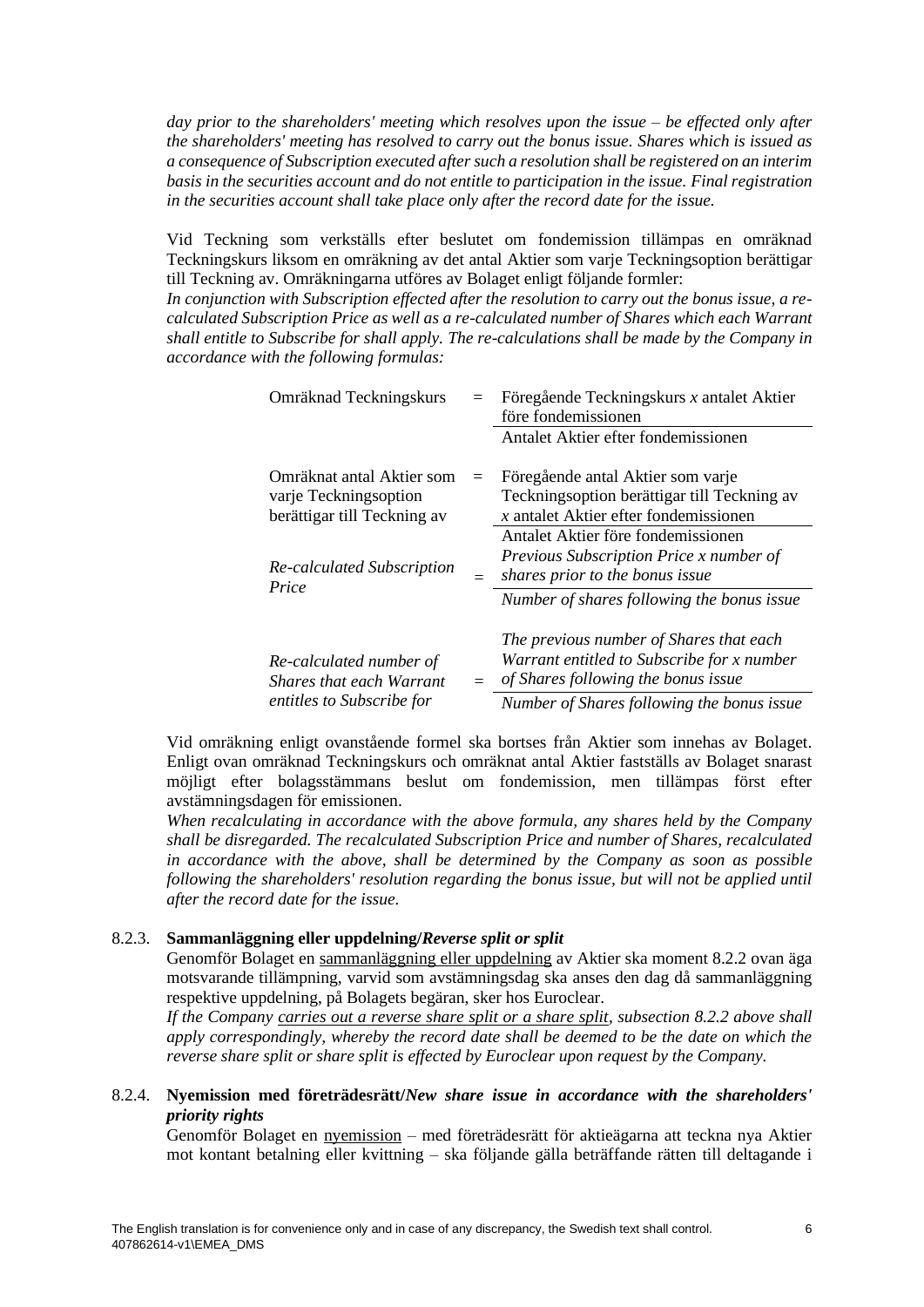emissionen för Aktie som tillkommit på grund av Teckning med utnyttjande av Teckningsoption:

*In the event the Company carries out a new issue of shares – with priority rights for shareholders to Subscribe for new Shares in exchange for cash payment or payment through set-off of claims – the following shall apply with respect to the right to participate in the issue for Shares which are issued as a consequence of the Subscription through exercise of Warrants:*

I. Om Bolagets Aktier vid tidpunkten för emissionen inte är föremål för marknadsnotering, ska omräkning ske, dels av Teckningskursen, dels av det antal Aktier som varje Teckningsoption ger rätt att teckna i enlighet med denna punkt [8.2.4](#page-5-0) II angivna principer. Omräkningen som ska utföras av Bolaget, ska ha som utgångspunkt att värdet på Teckningsoptionerna ska lämnas oförändrat.

*Should the Company's Shares not be listed, at the time of the issuance, a recalculation of the Subscription Price and the number of Shares each Warrant entitles to subscribe for shall be adjusted in accordance with the principles set forth in this item [8.2.4](#page-5-0) II. The recalculation shall be made by the Company and shall be made on the basis that the value of the Warrants shall remain unchanged.*

II. Om Bolagets Aktier vid tidpunkten för emissionen är föremål för marknadsnotering, ska följande gälla beträffande rätten att deltaga i emissionen:

*Should the Company's Shares be listed at the time of the issuance, the following shall apply with respect to the rights to participate in the new issue:*

(i) Beslutas emissionen av styrelsen under förutsättning av bolagsstämmans godkännande eller med stöd av bolagsstämmans bemyndigande, ska i beslutet anges den senaste dag då Teckning ska vara verkställd för att Aktie, som tillkommit genom Teckning, ska medföra rätt att deltaga i emissionen. Sådan dag får inte infalla tidigare än tionde kalenderdagen efter emissionsbeslutet.

*Where the board of directors resolves to issue Shares subject to approval by the shareholders or in accordance with an authorization by the shareholders, the resolution to issue Shares shall set forth the last date on which Subscription through the exercise of Warrants shall be executed in order for Shares, which is issued as a consequence of Subscription, shall entitle the Warrant holders to participate in the issue. Such date may not be earlier than ten calendar days following the resolution to issue shares.*

(ii) Beslutas emissionen av bolagsstämman, ska Teckning – som påkallas på sådan tid att Teckningen inte kan verkställas senast på tionde kalenderdagen före den bolagsstämma som beslutar om emissionen – verkställas först sedan Bolaget verkställt omräkning enligt detta moment [8.2.4,](#page-5-0) näst sista stycket. Aktie, som tillkommit på grund av sådan Teckning, registreras interimistiskt på avstämningskonto, vilket innebär att de inte har rätt att deltaga i emissionen.

*Where the shareholders have resolved upon the issue, the Subscription – for which notice for Subscription is made at such time that it cannot be effected on or before the tenth calendar day prior to the shareholders' meeting which decides upon the issue – shall be effected only after the Company has effected recalculation in accordance with this subsection [8.2.4,](#page-5-0) penultimate paragraph. Shares which are issued as a consequence of such Subscription shall be registered on an interim basis in the share register account and shall not entitle to participation in the issue.*

Vid Teckning som verkställts på sådan tid att rätt till deltagande i nyemissionen inte uppkommer tillämpas en omräknad Teckningskurs liksom en omräkning av det antal Aktier som varje Teckningsoption berättigar till Teckning av. Omräkningarna utföres av Bolaget enligt nedan:

*Where Subscription is made at such time that no right to participate in the new issue arises, a recalculated Subscription Price as well as a recalculated number of Shares which each*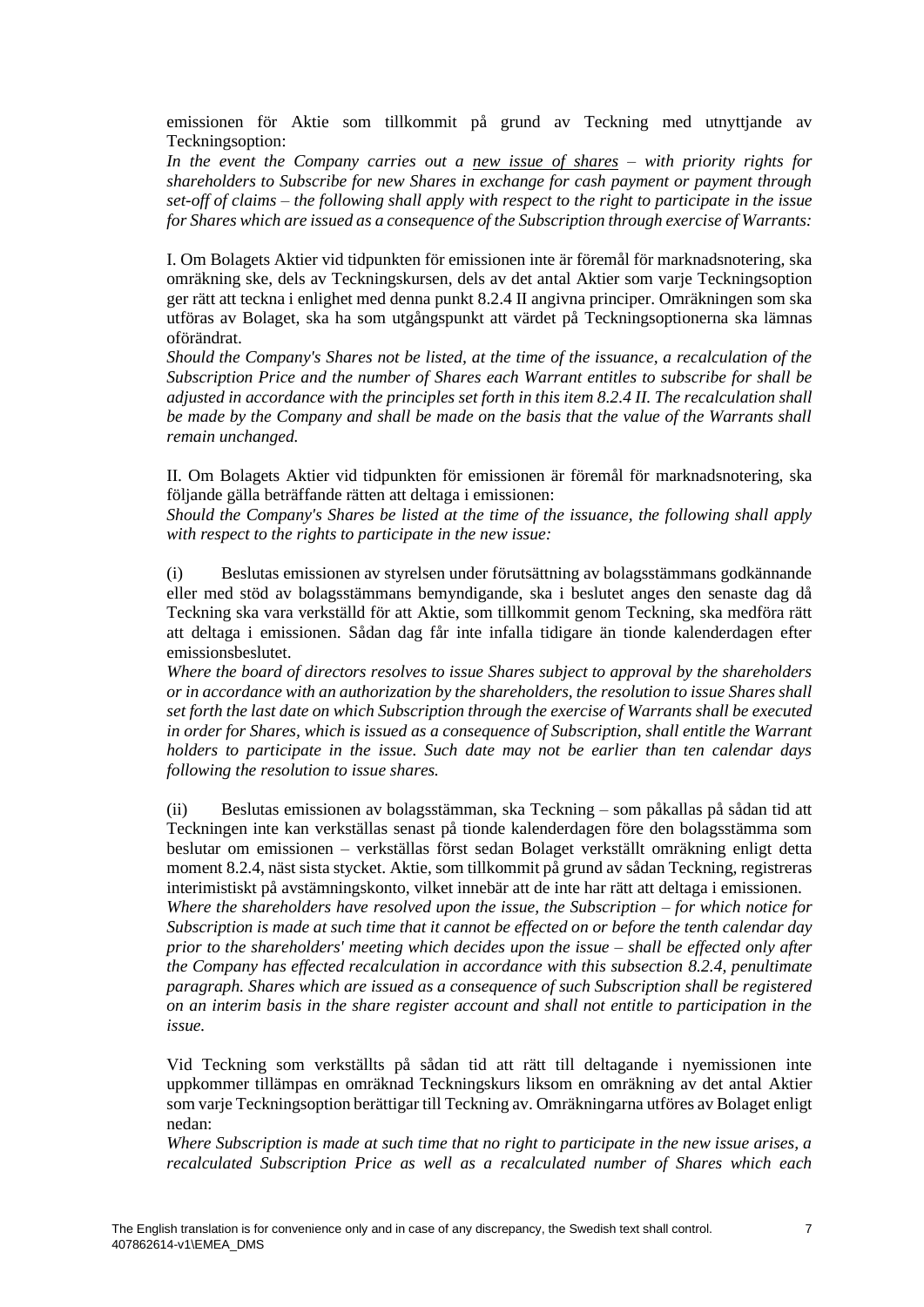*Warrant entitles to subscribe for shall apply. Recalculations shall be made by the Company in accordance with the following formulas:*

| Omräknad<br>$=$<br>Teckningskurs                                                   | Föregående Teckningskurs $x$ aktiens genomsnittliga<br>aktiekurs under den i emissionsbeslutet fastställda<br>Teckningstiden (aktiens genomsnittskurs)                                                                                       |  |  |  |
|------------------------------------------------------------------------------------|----------------------------------------------------------------------------------------------------------------------------------------------------------------------------------------------------------------------------------------------|--|--|--|
|                                                                                    | Aktiens genomsnittskurs ökad med det på grundval därav<br>framräknade teoretiska värdet på teckningsrätten                                                                                                                                   |  |  |  |
| Omräknat antal Aktier                                                              | Föregående antal Aktier som varje Teckningsoption                                                                                                                                                                                            |  |  |  |
| som varje                                                                          | berättigar till Teckning av $x$ (Aktiens genomsnittskurs ökad                                                                                                                                                                                |  |  |  |
| Teckningsoption                                                                    | med det på grundval därav framräknade teoretiska värdet på                                                                                                                                                                                   |  |  |  |
| berättigar till Teckning                                                           | teckningsrätten)                                                                                                                                                                                                                             |  |  |  |
| av                                                                                 | Aktiens genomsnittskurs                                                                                                                                                                                                                      |  |  |  |
| Recalculated<br>$=$<br><b>Subscription Price</b>                                   | The Subscription Price x the average share price of the<br>Share during the Subscription Period set forth in the issue<br>resolution(average price of Share)                                                                                 |  |  |  |
|                                                                                    | The average price of Share increased by the theoretical<br>value of the subscription right calculated on the basis thereof                                                                                                                   |  |  |  |
| Recalculated number<br>of Shares that each<br>Warrant entitles to<br>Subscribe for | The previous number of Shares that each Warrant entitled to<br>subscribe for x (the average price of Share increased by the<br>theoretical value of the subscription right calculated on the<br>basis thereof)<br>The average price of Share |  |  |  |

Aktiens genomsnittskurs ska anses motsvara genomsnittet av det för varje handelsdag under teckningstiden framräknade medeltalet av den under dagen noterade högsta och lägsta betalkursen för aktien enligt marknadsnotering. I avsaknad av notering av betalkurs ska i stället den som slutkurs noterade köpkursen ingå i beräkningen. Dag utan notering av vare sig betalkurs eller köpkurs ska inte ingå i beräkningen.

*The average price of a Share shall be deemed to correspond to the average for each trading day during the Subscription Period of the calculated mean value of the highest and lowest price paid for the Share according to market quotation. In the absence of a quoted paid price, the bid price which is quoted as the closing price shall form the basis for the calculation. Days when no paid price or bid price is quoted, shall be excluded from the calculation.*

Det teoretiska värdet på teckningsrätten framräknas enligt följande formel: *The theoretical value of the subscription right shall be calculated according to the following formula:*

| Teckningsrättens<br>värde            |     | Det antal nya Aktier som högst kan komma att utges<br>enligt emissionsbeslutet $x$ (aktiens genominitiskurs<br>minus teckningskursen för den nya Aktien)<br>Antalet Aktier före emissionsbeslutet                                       |
|--------------------------------------|-----|-----------------------------------------------------------------------------------------------------------------------------------------------------------------------------------------------------------------------------------------|
| The value of a<br>subscription right | $=$ | The maximum number of new Shares which may be<br>issued pursuant to the issue resolution $x$ (the average<br>price of share minus the Subscription Price for the<br>new Share)<br>The number of Shares prior to the issue<br>resolution |

Vid omräkning enligt ovanstående formel ska bortses från Aktier som innehas av Bolaget. Uppstår ett negativt värde, ska det teoretiska värdet på teckningsrätten bestämmas till noll.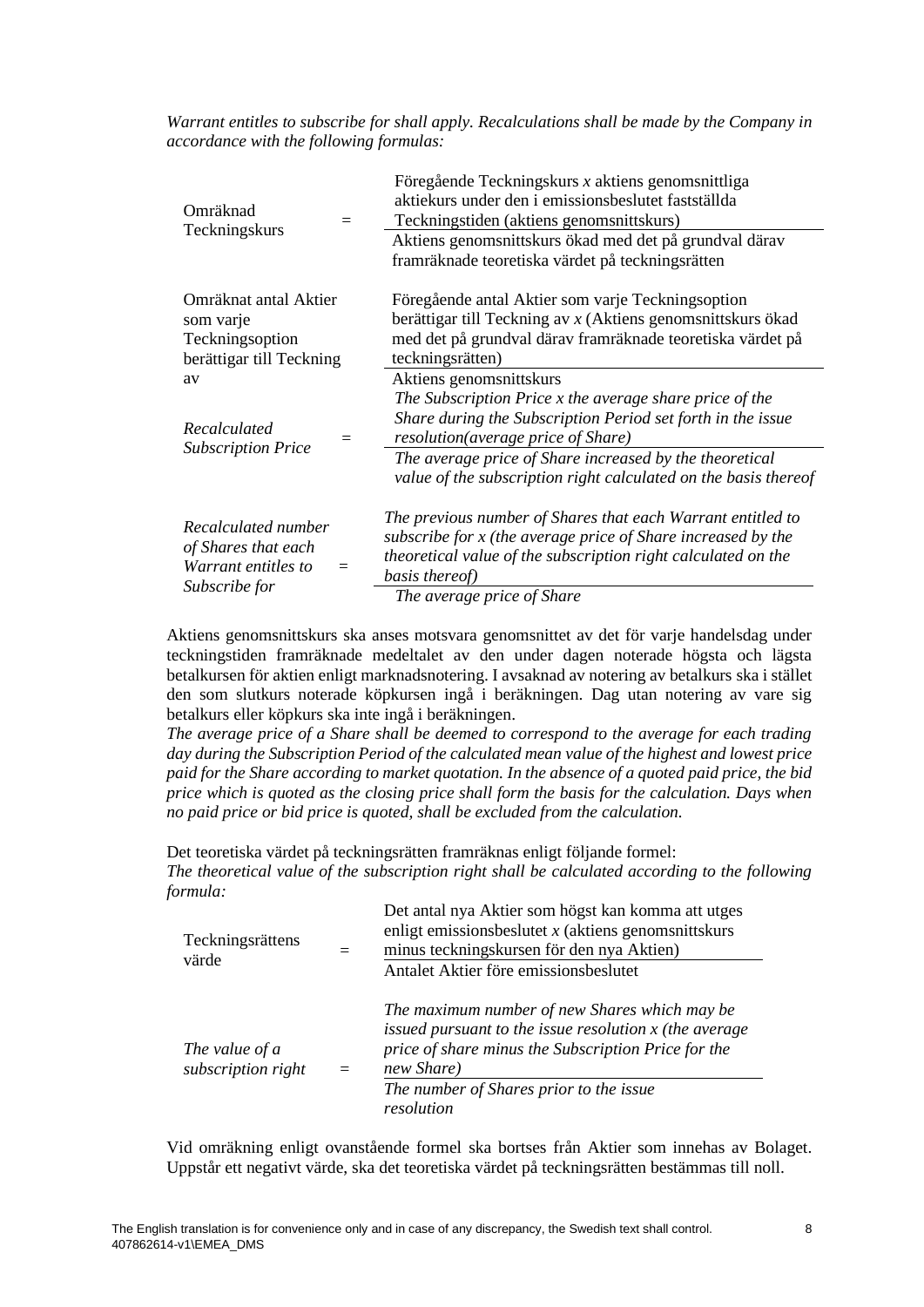*When recalculating in accordance with the above formula, any Shares held by the Company shall be disregarded. If a negative value arises, the theoretical value of the subscription right shall be determined to be zero.*

Enligt ovan omräknad Teckningskurs och omräknat antal Aktier ska fastställas av Bolaget två Bankdagar efter Teckningstidens utgång och ska tillämpas vid Teckning, som verkställs därefter.

*The recalculated Subscription Price and the recalculated number of Shares as set forth above shall be determined by the Company two Business days after the expiration of the Subscription Period and shall apply to Subscriptions executed thereafter.* 

Under tiden till dess att omräknad Teckningskurs och omräknat antal Aktier som varje Teckningsoption berättigar till Teckning av fastställts, verkställs Teckning endast preliminärt, varvid det antal Aktier, som varje Teckningsoption före omräkning berättigar till Teckning av, upptas interimistiskt på avstämningskonto. Dessutom noteras särskilt att varje Teckningsoption efter omräkningar kan berättiga till ytterligare Aktier. Slutlig registrering på avstämningskontot sker sedan omräkningarna fastställts.

*During the period until the recalculated Subscription Price and recalculated number of Shares that each Warrant entitles to subscribe for are determined, Subscription shall only be executed on a preliminary basis, whereupon the full number of Shares according to the not yet recalculated number of Shares will be registered in the share register account on an interim basis. In addition, a special note shall be recorded to the effect that the Warrant may entitle the Holder to additional shares pursuant to the recalculated number of Shares. Final registration in the share register account shall be effected following the determination of the recalculations.*

#### <span id="page-8-0"></span>8.2.5. **Nyemission av teckningsoptioner eller konvertibler med företrädesrätt/***Issue of warrants and convertibles in accordance with the shareholders' priority rights*

Genomför Bolaget en emission enligt 14 kap. eller 15 kap. aktiebolagslagen – med företrädesrätt för aktieägarna och mot kontant betalning eller genom kvittning – ska beträffande rätten till deltagande i emissionen för Aktie, som tillkommit på grund av Teckning med utnyttjande av Teckningsoption bestämmelserna i moment [8.2.4](#page-5-0) I, oc[h 8.2.4](#page-5-0) II första stycket (i) och (ii) ovan äga motsvarande tillämpning.

*Where the Company carries out an issue in accordance with Ch. 14 or Ch. 15 of the Companies Act – with priority rights for the shareholders in exchange for cash payment or payment through set-off of claims – the provisions contained in subsection [8.2.4](#page-5-0) I, and [8.2.4](#page-5-0) II first paragraph (i) and (ii), shall apply correspondingly, with respect to the right to participate in the issue for Shares that have been issued as a consequence of Subscription through exercise of the Warrant.*

I. Om Bolagets Aktier eller teckningsrätter vid tidpunkten för emissionen inte är föremål för marknadsnotering, ska omräkning ske, dels av Teckningskursen, dels av det antal Aktier som varje Teckningsoption ger rätt att teckna i enlighet med denna punkt [8.2.5](#page-8-0) angivna principer. Omräkningen som ska utföras av Bolaget, ska ha som utgångspunkt att värdet på Teckningsoptionerna ska lämnas oförändrat.

*Should the Company's Shares or subscription rights not be listed, at the time of the issuance, a recalculation of the Subscription Price and the number of Shares each Warrant entitles to subscribe for shall be adjusted in accordance with the principles set forth in this item [8.2.5.](#page-8-0) The recalculation shall be made by the Company and shall be made on the basis that the value of the Warrants shall remain unchanged.*

II. Om Bolagets Aktier eller teckningsrätter vid tidpunkten för emissionen är föremål för marknadsnotering, ska vid Teckning som verkställts på sådan tid att rätt till deltagande i emissionen inte uppkommer tillämpas en omräknad Teckningskurs liksom en omräkning av det antal Aktier som varje Teckningsoption berättigar till Teckning av. Omräkningarna utföres av Bolaget och enligt följande formler:

*Should the Company's Shares or subscription rights be listed at the time of the issuance, where Subscription is made at such time that no right to participate in the issue arises, a recalculated*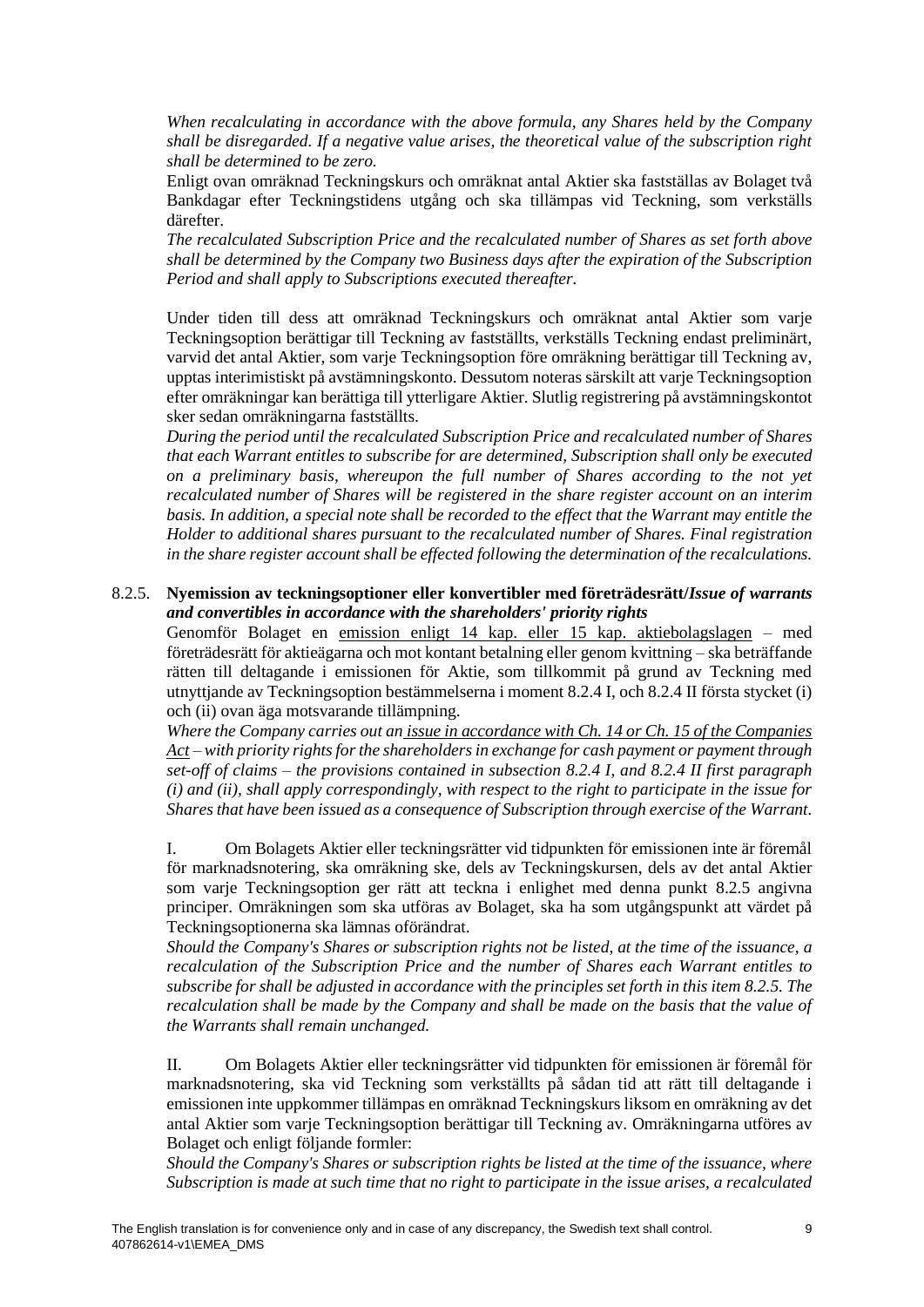## *Subscription Price as well as a recalculated number of Shares which each Warrant entitles to Subscribe for shall be applied. Recalculations shall be made by the Company in accordance with the following formulas:*

| Omräknad Teckningskurs                                    | Föregående Teckningskurs x aktiens genomsnittliga<br>aktiekurs under den i emissionsbeslutet fastställda<br>teckningstiden (Aktiens genomsnittskurs)                                |
|-----------------------------------------------------------|-------------------------------------------------------------------------------------------------------------------------------------------------------------------------------------|
|                                                           | Aktiens genomsnittskurs ökad med teckningsrättens<br>värde                                                                                                                          |
| Omräknat antal Aktier<br>som varje                        | Föregående antal Aktier som varje Teckningsoption<br>berättigar till Teckning av $x$ (Aktiens                                                                                       |
| Teckningsoption                                           | genomsnittskurs ökad med teckningsrättens värde)                                                                                                                                    |
| berättigar till Teckning av                               | Aktiens genomsnittskurs                                                                                                                                                             |
| <b>Recalculated Subscription</b><br>Price                 | Previous Subscription Price x the average share<br>price of the share during the Subscription Period set<br>forth in the resolution approving the issue (average<br>price of Share) |
|                                                           | The average price of Share increased by the value of<br>the subscription right                                                                                                      |
|                                                           | Previous number of Shares that each Warrant                                                                                                                                         |
| Recalculated number of                                    | entitles to Subscribe for $x$ (the average price of                                                                                                                                 |
| Shares that each Warrant $=$<br>entitles to Subscribe for | Share increased by the value of the subscription<br>right)                                                                                                                          |
|                                                           | Average price of Share                                                                                                                                                              |

Teckningsrättens värde ska anses motsvara genomsnittet av det för varje handelsdag under Teckningstiden framräknade medeltalet av den under dagen noterade högsta och lägsta betalkursen för teckningsrätten enligt marknadsnotering. I avsaknad av notering av betalkurs ska i stället den som slutkurs noterade köpkursen ingå i beräkningen. Dag utan notering av vare sig betalkurs eller köpkurs ska inte ingå i beräkningen.

*The value of the subscription right shall be deemed to correspond to the average mean value of the highest and lowest prices paid for such rights each trading day during the Subscription Period according to market quotation. In the absence of a quoted paid price, the final bid price shall form the basis for the calculation. Days when no paid price or bid price is quoted, shall be excluded from the calculation.*

Enligt ovan omräknad Teckningskurs och omräknat antal Aktier ska fastställas av Bolaget två Bankdagar efter Teckningstidens utgång och ska tillämpas vid Teckning, som verkställs därefter.

*The recalculated Subscription Price and the recalculated number of Shares as set forth above shall be determined by the Company two Business Days after the expiration of the Subscription Period and shall apply to Subscriptions made after such time.*

Vid anmälan om Teckning som sker under tiden fram till dess att omräknad Teckningskurs och omräknat antal Aktier som varje Teckningsoption berättigar till Teckning av fastställts, ska bestämmelserna i moment [8.2.4,](#page-5-0) sista stycket ovan, äga motsvarande tillämpning.

*In relation to notice of Subscription effected during the period until the re-calculated Subscription Price and recalculated number of Shares have been determined, the provisions set forth in the final paragraph of subsection [8.2.4](#page-5-0) above shall apply correspondingly.*

## <span id="page-9-0"></span>8.2.6. **Andra riktade erbjudanden till aktieägarna/***Other offers directed to the shareholders*

Skulle Bolaget i andra fall än som avses i momenten [8.2.2](#page-4-1) - [8.2.5](#page-8-0) ovan rikta erbjudande till aktieägarna att, med företrädesrätt enligt principerna i 13 kap. 1 § aktiebolagslagen, av Bolaget förvärva värdepapper eller rättighet av något slag eller besluta att, enligt ovan nämnda principer,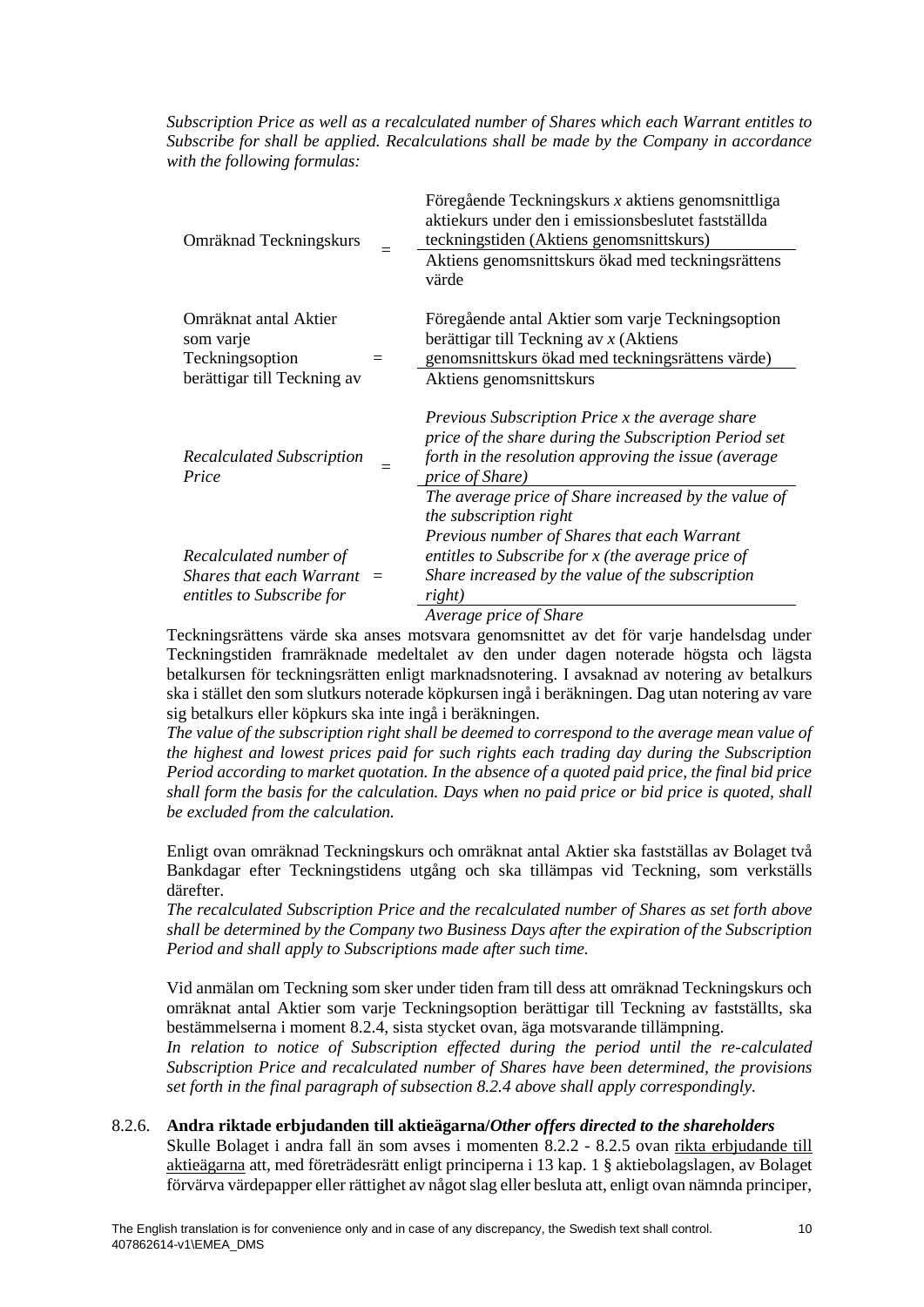till aktieägarna utdela sådana värdepapper eller rättigheter utan vederlag (erbjudandet) ska vid Teckning, som görs på sådan tid, att därigenom erhållen Aktie inte medför rätt till deltagande i erbjudandet, ska följande gälla:

*In the event the Company, under circumstances other than those set forth in subsections [8.2.2-](#page-4-1) [8.2.5](#page-8-0) above, directs an offer to the shareholders, with a priority rights pursuant to the principles set forth in Ch. 13, section 1 of the Companies Act, to acquire securities or rights of any kind from the Company, or where the Company resolves, pursuant to the above stated principles, to distribute to its shareholders such securities or rights without consideration (the offer), the following shall apply, with respect to Subscriptions requested at such a time that the thereby acquired Shares do not carry rights to participate in the offer:* 

I. Om Bolagets Aktier vid tidpunkten för emissionen inte är föremål för marknadsnotering, ska omräkning ske, dels av Teckningskursen, dels av det antal Aktier som varje Teckningsoption ger rätt att teckna i enlighet med denna punkt [8.2.6](#page-9-0) angivna principer. Omräkningen som ska utföras av Bolaget, ska ha som utgångspunkt att värdet på Teckningsoptionerna ska lämnas oförändrat.

*Should the Company's Shares not be listed, at the time of the issuance, a recalculation of the Subscription Price and the number of Shares each Warrant entitles to subscribe for shall be adjusted in accordance with the principles set forth in this item [8.2.6.](#page-9-0) The recalculation shall be made by the Company and shall be made on the basis that the value of the Warrants shall remain unchanged.*

II. Om Bolagets Aktier vid tidpunkten för emissionen är föremål för marknadsnotering, ska tillämpas en omräknad Teckningskurs liksom en omräkning av det antal Aktier som varje Teckningsoption berättigar till Teckning av. Omräkningarna utföres av Bolaget och enligt följande formler:

*Should the Company's Shares be listed at the time of the issuance, a recalculated Subscription Price as well as a recalculated number of Shares which each Warrant entitles to Subscribe for shall be applied. Recalculations shall be made by the Company in accordance with the following formulas:*

| Omräknad Teckningskurs                                                                 | Föregående Teckningskurs x Aktiens<br>genomsnittliga aktiekurs under den i erbjudandet<br>fastställda anmälningstiden (aktiens<br>genomsnittskurs)<br>Aktiens genomsnittskurs ökad med värdet av rätten<br>till deltagande i erbjudandet (inköpsrättens värde) |
|----------------------------------------------------------------------------------------|----------------------------------------------------------------------------------------------------------------------------------------------------------------------------------------------------------------------------------------------------------------|
| Omräknat antal Aktier som<br>varje Teckningsoption<br>berättigar till Teckning av      | Föregående antal Aktier som varje Teckningsoption<br>berättigar till Teckning av $x$ (Aktiens<br>= genomsnittskurs ökad med inköpsrättens värde)<br>Aktiens genomsnittskurs                                                                                    |
| <b>Recalculated Subscription</b><br>Price                                              | Previous Subscription Price x the average share<br>price of the share during the notice period set forth<br>in the offer (the average price of share)<br>Average price of share increased by the value of the<br>right to participate in the offer             |
| Recalculated number of<br><b>Shares that each Warrant</b><br>entitles to Subscribe for | Previous number of Shares that each Warrant<br>entitles to Subscribe for x (the average price of<br>Share increased by the value of the purchase right)<br>Average price of Share                                                                              |

Aktiens genomsnittskurs beräknas i enlighet med vad som angivits i moment [8.2.4](#page-5-0) ovan.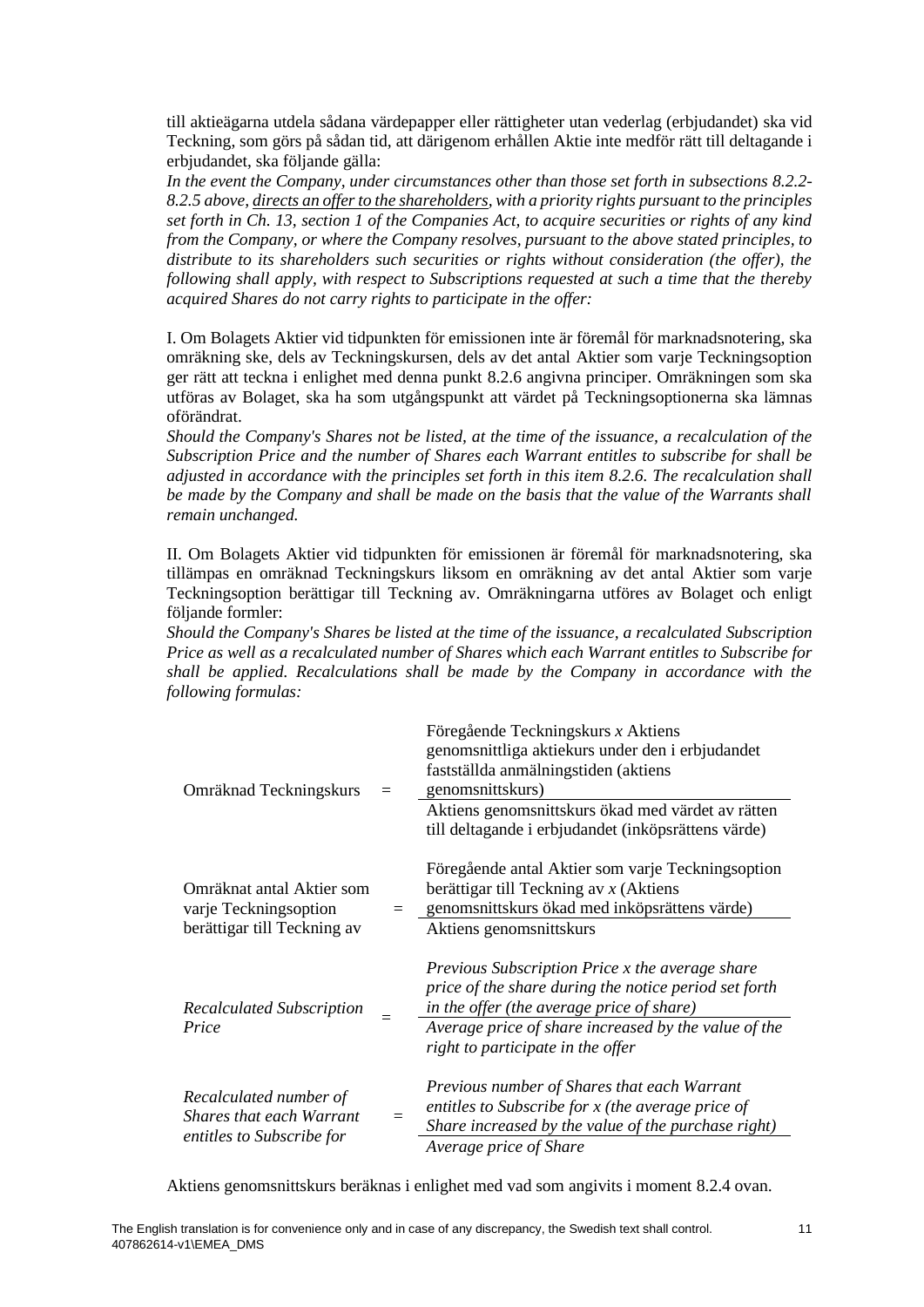*The average price of Share is calculated in accordance with the provisions set forth in subsection [8.2.4](#page-5-0) above.*

För det fall att aktieägarna erhållit inköpsrätter och handel med dessa ägt rum, ska värdet av rätten till deltagande i erbjudandet anses motsvara inköpsrättens värde. Inköpsrättens värde ska härvid anses motsvara genomsnittet av det för varje handelsdag under anmälningstiden framräknade medeltalet av den under dagen noterade högsta och lägsta betalkursen för inköpsrätten enligt marknadsnotering. I avsaknad av notering av betalkurs ska i stället den som slutkurs noterade köpkursen ingå i beräkningen. Dag utan notering av vare sig betalkurs eller köpkurs ska inte ingå i beräkningen.

*In the event the shareholders received purchase rights and trading in such rights has taken place, the value of the right to participate in the offer shall be deemed to be equivalent to the value of the purchase right. The value of the purchase right in such circumstances shall be deemed to correspond to the average mean value of the highest and lowest prices paid each trading day during the application period according to market quotation. In the event no paid price is quoted, the bid price quoted as the closing price shall be used in the calculation instead. Days when no paid price or bid price is quoted, shall be excluded from such calculation.*

För det fall aktieägarna ej erhållit inköpsrätter eller eljest sådan handel med inköpsrätter som avses i föregående stycke ej ägt rum, ska omräkning av Teckningskursen och det antal Aktier som varje Teckningsoption berättigar till Teckning av ske med tillämpning så långt möjligt av de principer som anges ovan i detta moment [8.2.6,](#page-9-0) varvid följande ska gälla. Om en marknadsnotering sker av de värdepapper eller rättigheter som erbjuds aktieägarna, ska värdet av rätten till deltagande i erbjudandet anses motsvara genomsnittet av det för varje handelsdag under 25 handelsdagar från och med första dag för marknadsnotering framräknade medeltalet av den under dagen noterade högsta och lägsta betalkursen vid affärer i dessa värdepapper eller rättigheter enligt marknadsnotering, i förekommande fall minskat med det vederlag som betalats för dessa i samband med erbjudandet. I avsaknad av notering av betalkurs ska i stället den som slutkurs noterade köpkursen ingå i beräkningen. Noteras varken betalkurs eller köpkurs under viss eller vissa dagar, ska vid beräkningen av värdet av rätten till deltagande i erbjudandet bortses från sådan dag. Den i erbjudandet fastställda anmälningstiden ska vid omräkning av Teckningskurs och antal Aktier enligt detta stycke anses motsvara den ovan i detta stycke nämnda perioden om 25 handelsdagar. Om sådan marknadsnotering ej äger rum, ska värdet av rätten till deltagande i erbjudandet så långt möjligt fastställas med ledning av den marknadsvärdesförändring avseende Bolagets Aktier som kan bedömas ha uppkommit till följd av erbjudandet.

In the event the shareholders have not received purchase rights or where such trading in *purchase rights mentioned in the previous paragraph has otherwise not taken place, recalculation of the Subscription Price and number of Shares shall take place, thereby applying, to the greatest extent possible, the principles set forth above in this subsection [8.2.6,](#page-9-0) whereupon the following shall apply. If market quotation of the securities or rights which are offered to the shareholders takes place, the value of the right to participate in the offer shall be deemed to correspond to the average of the calculated mean values, for each trading day during a period of 25 trading days commencing on the first day for the market quotation, of the highest and lowest price paid during the said day, for transactions in these securities or rights at the market place, where applicable, decreased by any consideration paid for such securities or rights in connection with the offer. In the absence of a quotation of paid price, the last bid price quoted shall be used in the calculation instead. If neither a selling price nor a bid price is quoted on certain given day or days, such day shall be excluded from the calculation of the value of the right to participate in the offer. When recalculation of the Subscription Price and the number of Shares is made according to this paragraph, the above mentioned period of 25 trading days shall be deemed to correspond to the application period determined in the offer. In the event no such market quotation takes place, the value of the right to participate in the offer shall, to the greatest extent possible, be based upon the change in the market value of the Company's Shares, which may be deemed to have occurred as a consequence of the offer.*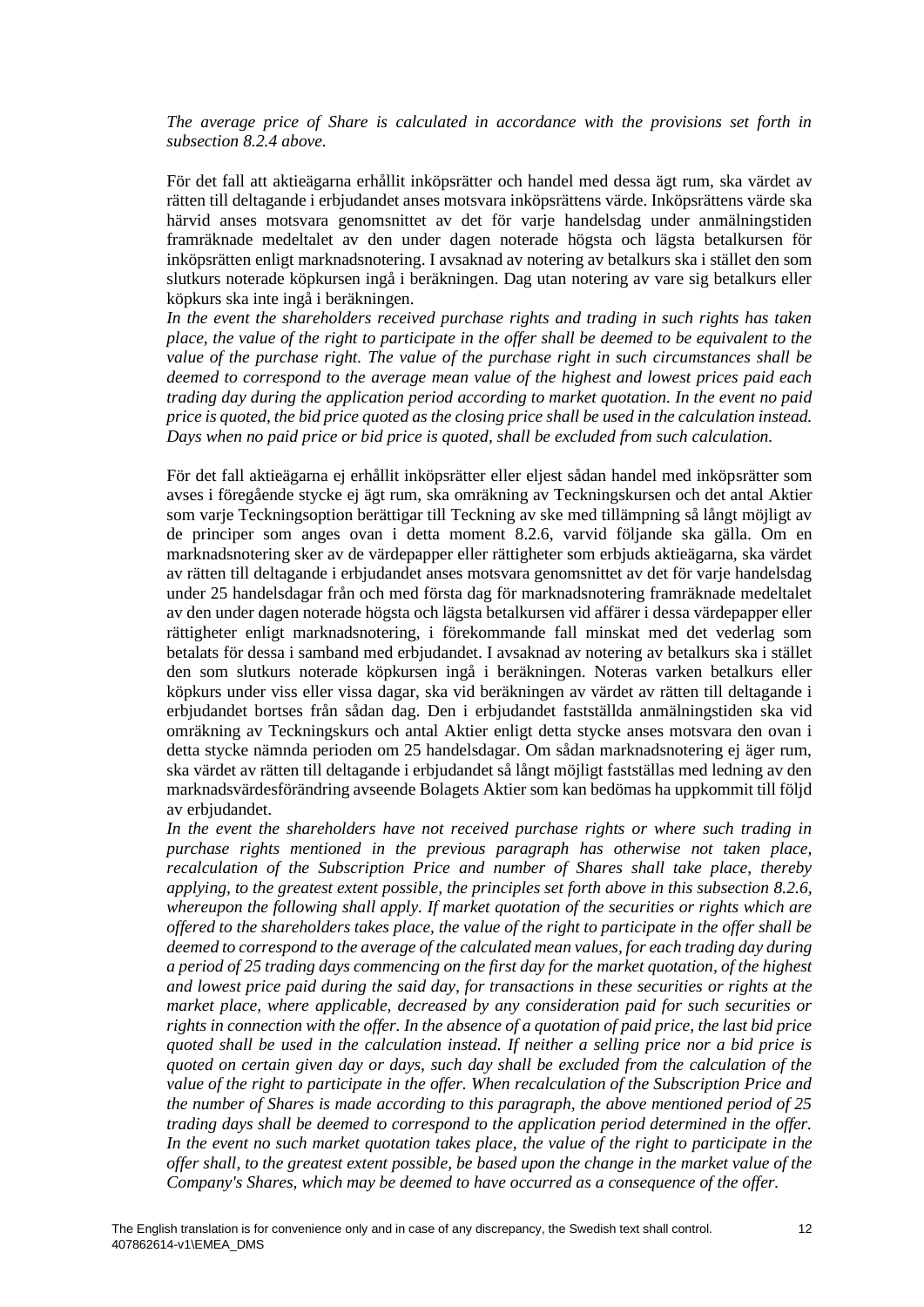Enligt ovan omräknad Teckningskurs och omräknat antal Aktier ska fastställas av Bolaget snarast möjligt efter erbjudandetidens utgång och ska tillämpas vid Teckning, som verkställs efter ett sådant fastställande har skett.

*The Subscription Price and number of Shares recalculated in accordance with the above shall be determined by the Company as soon as possible after the expiration of the offer and shall be applied on Subscriptions effected after such determination.*

Vid anmälan om Teckning som sker under tiden till dess att omräknad Teckningskurs och omräknat antal Aktier varje Teckningsoption berättigar till Teckning av fastställts, ska bestämmelserna i moment [8.2.4,](#page-5-0) sista stycket ovan, äga motsvarande tillämpning.

*In relation to Subscriptions which are effected during the period until the re-calculated Subscription Price and recalculated number of Shares have been determined, the provisions set forth in the final paragraph of subsection [8.2.4](#page-5-0) above shall apply correspondingly.*

# 8.2.7. **Optionshavares rätt vid nyemission av teckningsoptioner eller konvertibler med företrädesrätt/***Warrant holders' rights at an issue of warrants and convertibles in accordance with the shareholders' priority rights*

Genomför Bolaget en nyemission eller emission enligt 14 kap. eller 15 kap. aktiebolagslagen – med företrädesrätt för aktieägarna och mot kontant betalning eller genom kvittning – äger Bolaget besluta att ge samtliga Teckningsoptionshavare av Teckningsoptioner samma företrädesrätt som enligt beslutet tillkommer aktieägarna. Därvid ska varje Teckningsoptionshavare, oaktat sålunda att Teckning ej verkställts, anses vara ägare till det antal Aktier som Teckningsoptionshavaren skulle ha erhållit, om Teckning på grund av Teckningsoption verkställts av det antal Aktier, som varje Teckningsoption berättigade till Teckning av vid tidpunkten för beslutet om emission.

*Where the Company carries out a new share issue or an issue in accordance with Ch. 14 or Ch. 15 of the Companies Act – with priority rights for the shareholders to subscribe for new Shares in exchange for cash payment or payment through set-off of claims – the Company is entitled to decide that all Warrant holders are entitled to the same priority rights that are bestowed upon the shareholders. In connection with this, each Warrant holder, disregarding that Subscription has not been made, will be considered as owners of the number of Shares that the Warrant holder would have received if the Subscription had been executed before the issue.*

Skulle Bolaget besluta att till aktieägarna rikta ett sådant erbjudande som avses i moment [8.2.6](#page-9-0) ovan, ska vad i föregående stycke sagts äga motsvarande tillämpning, dock att det antal Aktier som Teckningsoptionshavaren anses vara ägare till i sådant fall ska fastställas efter den Teckningskurs, som gällde vid tidpunkten för beslutet om erbjudandet.

*Should the Company direct such an offer intended in subsection [8.2.6](#page-9-0) above, to its shareholders, the provisions set forth in previous paragraph will apply correspondingly. However, the number of Shares which the Warrant holder shall be deemed to be owner of shall be determined after the Subscription Price which applied at the time of the resolution of the offer.*

Om Bolaget skulle besluta att ge Teckningsoptionshavarna företrädesrätt i enlighet med bestämmelserna i detta moment 8.3.6, ska någon omräkning enligt momenten [8.2.4,](#page-5-0) [8.2.5](#page-8-0) eller [8.2.6](#page-9-0) ovan inte äga rum.

*If the Company resolves to give the Warrant holders' priority rights, in accordance to the provisions set forth in this subsection 8.3.6, recalculation according to subsections [8.2.4,](#page-5-0) [8.2.6](#page-9-0) or [8.2.6,](#page-9-0) shall not be made.*

## <span id="page-12-0"></span>8.2.8. **Utdelning/***Dividend*

I. Om Bolagets Aktier inte är föremål för marknadsnotering, och det beslutas om utdelning till aktieägarna, oavsett om det rör sig om en kontant eller sakutdelning, ska en omräkning av Teckningskursen utföras av Bolaget varigenom Teckningskursen ska reduceras med ett belopp motsvarande utdelningen per Aktie.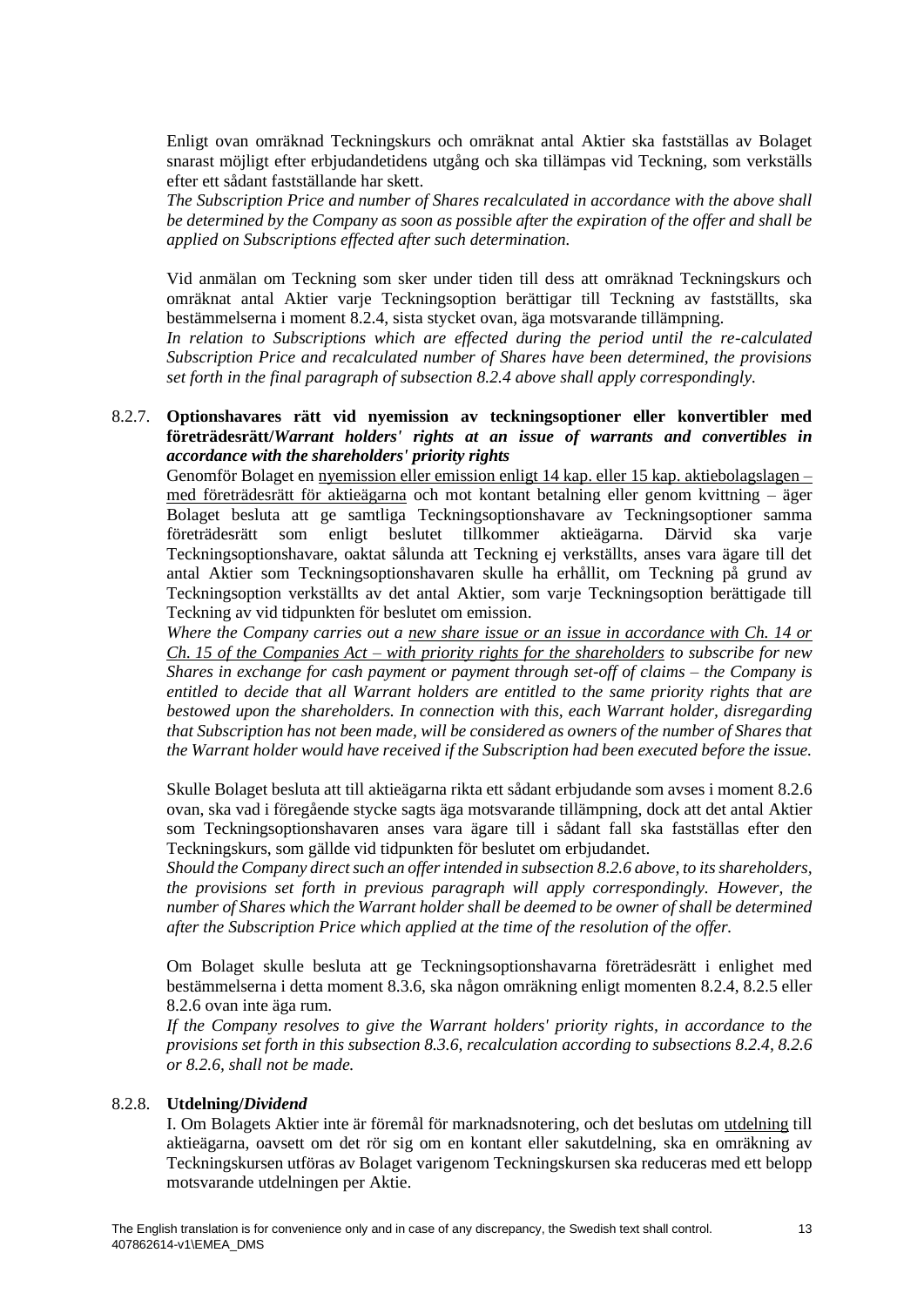*Should the Company's Shares not be listed, and the Company resolves to pay a dividend to the shareholders whether in cash or in kind, the Company shall, recalculate the Subscription Price shall be reduced by the dividend per Share.* 

II. Om Bolagets Aktier är föremål för marknadsnotering och beslutas om utdelning till aktieägarna ska, där anmälan om Teckning som görs på sådan tid, att därigenom erhållen Aktie inte medför rätt till erhållande av sådan utdelning, tillämpas en omräknad Teckningskurs och ett omräknat antal Aktier som varje Teckningsoption berättigar till Teckning av. Omräkningen ska baseras på den sammanlagda utdelningen. Omräkningarna utföres av Bolaget enligt följande formler:

*Should the Company's shares be listed, at the time of the issuance, and in the event the Company resolves to pay a dividend to the shareholders recalculation of the Subscription Price and the number of Shares each Warrant entitles the Warrant holder to Subscribe for, shall be made regarding Subscriptions requested at such a time that the Shares thereby received do not carry rights to receive such dividend. The recalculation shall be based upon the total dividend. The recalculation shall be made by the Company in accordance with the following formulas:*

| Omräknad Teckningskurs                                                                  |     | Föregående Teckningskurs x Aktiens<br>genomsnittliga aktiekurs under en period om 25<br>handelsdagar räknat fr.o.m. den dag då Aktien<br>noteras utan rätt till utdelning (Aktiens<br>genomsnittskurs)<br>Aktiens genomsnittskurs ökad med den<br>utdelning som utbetalas per Aktie |
|-----------------------------------------------------------------------------------------|-----|-------------------------------------------------------------------------------------------------------------------------------------------------------------------------------------------------------------------------------------------------------------------------------------|
| Omräknat antal Aktier som varje<br>Teckningsoption berättigar till<br>Teckning av       | $=$ | Föregående antal Aktier som varje<br>Teckningsoption berättigar till Teckning av x<br>(Aktiens genomsnittskurs ökad med den<br>utdelning som utbetalas per Aktie)<br>Aktiens genomsnittskurs                                                                                        |
| <b>Recalculated Subscription</b><br>Price                                               | $=$ | Previous Subscription Price x the average<br>share price of the Share during a period of 25<br>trading days calculated from the day on which<br>the Share is quoted without any right to<br>dividend (the average price of Share)                                                   |
| Re-calculated number of<br><b>Shares that each Warrant entitles</b><br>to Subscribe for |     | Average price of Share increased by the<br>dividend paid per Share<br>Previous number of Shares that each Warrant<br>entitles to subscribe for $x$ (the average price of<br>Share increased by the dividend paid per<br>Share)<br>Average price of Share                            |

Enligt ovan omräknad Teckningskurs och omräknat antal Aktier ska fastställas av Bolaget senast vid tidpunkten för utbetalning av utdelningen och ska tillämpas vid Teckning som verkställs därefter.

*The recalculated Subscription Price and the recalculated number of Shares as set out above shall be determined by the Company at the latest by the time of payment of the dividend in question and shall apply to Subscriptions executed thereafter.*

Har anmälan om Teckning ägt rum men, p.g.a. bestämmelserna i punkt [7](#page-3-1) ovan, slutlig registrering på avstämningskonto ej skett, ska särskilt noteras att varje Teckningsoption efter omräkningar kan berättiga Optionsinnehavare till ytterligare Aktier. Slutlig registrering på avstämningskonto sker sedan omräkningarna fastställts, dock tidigast vid den tidpunkt som anges i punkt [7](#page-3-1) ovan. Om Bolaget inte längre är avstämningsbolag verkställs Teckning genom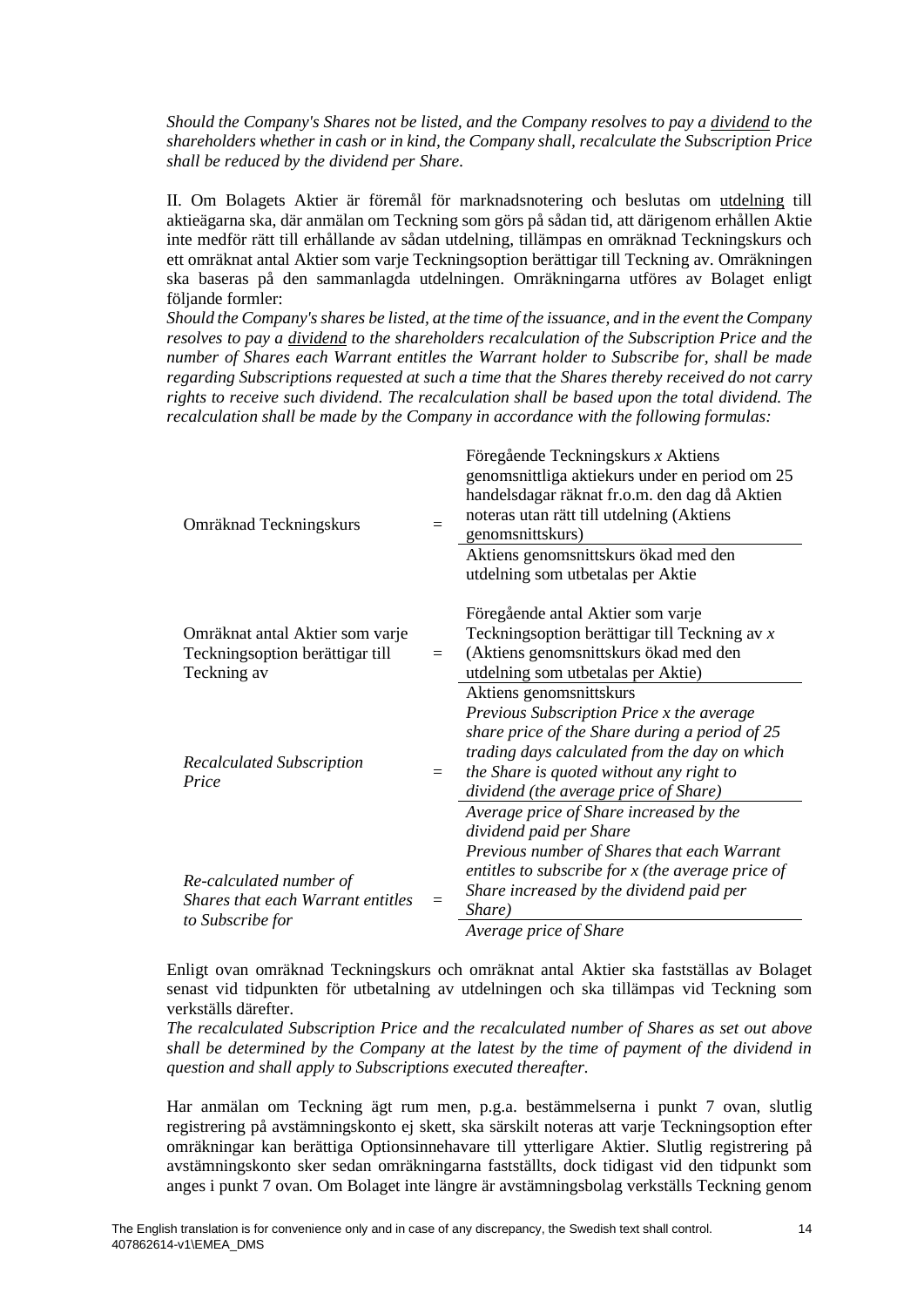att de nya Aktierna upptas i aktieboken som interimsaktier. Slutlig registrering i aktieboken sker sedan omräknad Teckningskurs och omräknat antal Aktier som varje Teckningsoption berättigar till Teckning av fastställts.

*In the event that notice for Subscription has been made but, due to the regulations in Section [7](#page-3-1) above, final registration on the SR Account has not been made, it shall be specifically noted that each Warrant after recalculations may entitle the Warrant holder to additional Shares. Final registration in the SR Account is made after the re-calculations has been determined, but in no event earlier than the time stated in Section [7](#page-3-1) above. In the event that the Company is no longer a company registered with Euroclear, Subscription for Shares is effected by the new Shares being registered as interim shares in the Company's share register. Final registration in the share register is made after the recalculated Subscription Price and the recalculated number of Shares which each Warrant entitles to have been determined.*

#### <span id="page-14-0"></span>8.2.9. **Återbetalning till aktieägarna med obligatorisk minsking av aktiekapital m.m./***Repayment to the shareholders by reduction of share capital*

Om Bolagets aktiekapital eller reservfond skulle minskas med återbetalning till aktieägarna ska följande gälla:

In the event the Company's share capital or statutory reserve is reduced through a repayment *to the shareholders, the following shall apply:*

I. Om Bolagets Aktier inte är föremål för marknadsnotering, ska omräkning ske, dels av Teckningskursen, dels av det antal Aktier som varje Teckningsoption ger rätt att teckna i enlighet med denna punkt [8.2.9](#page-14-0) angivna principer. Omräkningen som ska utföras av Bolaget, ska ha som utgångspunkt att värdet på Teckningsoptionerna ska lämnas oförändrat.

*Should the Company's Shares not be listed, a recalculation of the Subscription Price and the number of Shares each Warrant entitles to subscribe for shall be effected in accordance with the principles set forth in this item [8.2.9.](#page-14-0) The recalculation shall be made by the Company and shall be made on the basis that the value of the Warrants shall remain unchanged.*

II. Om Bolagets Aktier är föremål för marknadsnotering, ska tillämpas en omräknad Teckningskurs liksom en omräkning av det antal Aktier som varje Teckningsoption berättigar till Teckning av. Omräkningarna utföres av Bolaget och enligt följande formler:

*Should the Company's Shares be listed, a recalculated Subscription Price as well as a recalculated number of Shares which each Warrant entitles to Subscribe for shall be applied. Recalculations shall be made by the Company in accordance with the following formulas:*

|                                           |  | Föregående Teckningskurs x Aktiens genomsnittliga         |
|-------------------------------------------|--|-----------------------------------------------------------|
| Omräknad Teckningskurs                    |  | aktiekurs under en period om 25 handelsdagar räknat       |
|                                           |  | fr.o.m. den dag då Aktien noteras utan rätt till          |
|                                           |  | återbetalning (Aktiens genomsnittskurs)                   |
|                                           |  | Aktiens genomsnittskurs ökad med det belopp som           |
|                                           |  | återbetalas per Aktie                                     |
| Omräknat antal Aktier                     |  | Föregående antal Aktier som varje Teckningsoption         |
| som varje                                 |  | berättigar till Teckning av $x$ (Aktiens                  |
| Teckningsoption                           |  | genomsnittskurs ökad med det belopp som                   |
| berättigar till Teckning                  |  | återbetalas per Aktie)                                    |
| av                                        |  | Aktiens genomsnittskurs                                   |
|                                           |  | Previous Subscription Price x the average share price     |
|                                           |  | of the Share during a period of 25 trading days           |
| <b>Recalculated Subscription</b><br>Price |  | calculated from the day of which the Share is quoted      |
|                                           |  | without any right to participate in the distribution (the |
|                                           |  | <i>average price of Share</i> )                           |
|                                           |  | Average price of Share increased by the amount repaid     |
|                                           |  | per Share                                                 |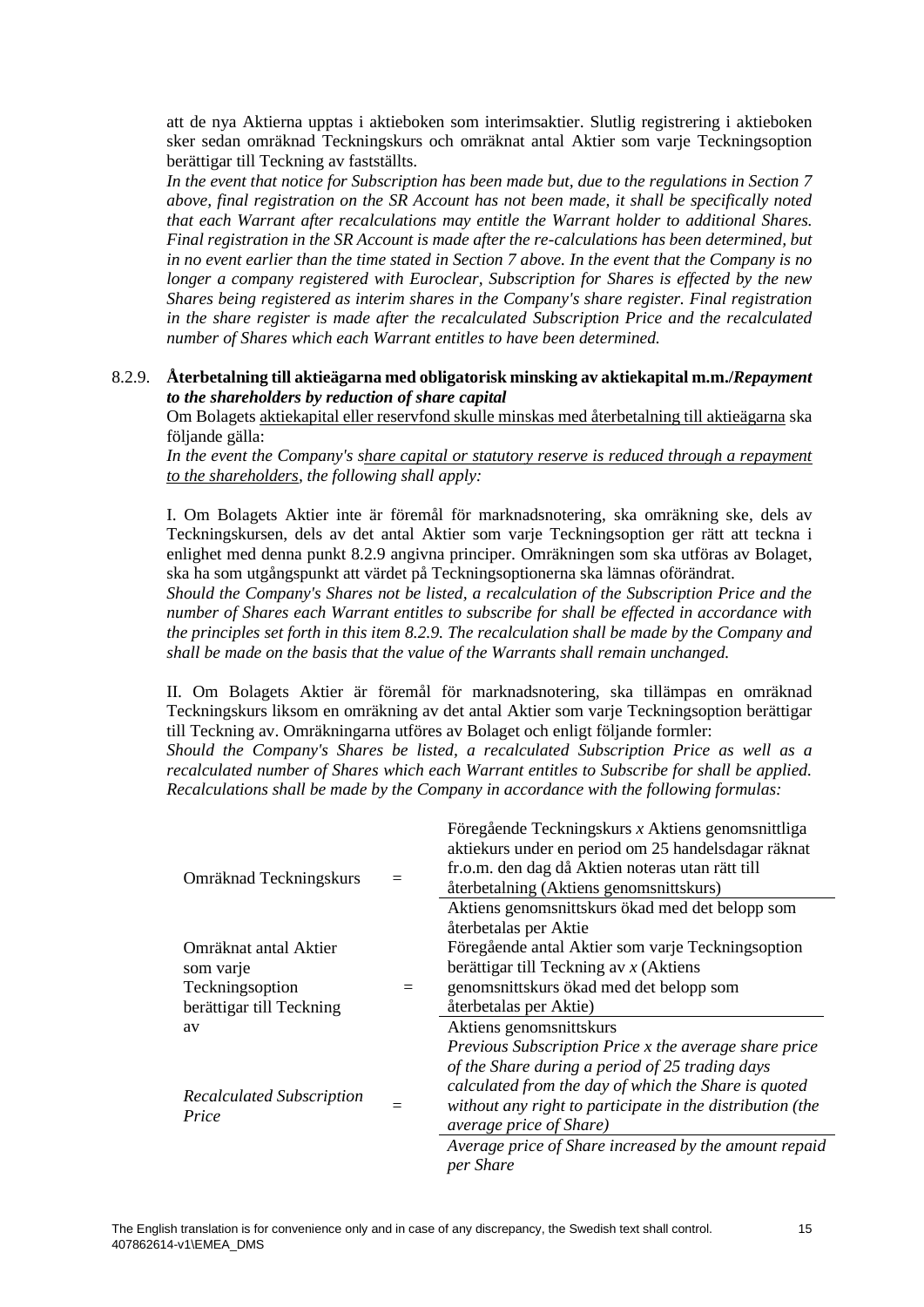|                                 |     | Previous number of Shares that the Warrant entitles |
|---------------------------------|-----|-----------------------------------------------------|
| Recalculated number of          |     | to Subscribe for x (the average price of Share      |
| <i>Shares that each Warrant</i> | $=$ | increased by the amount repaid per Share)           |
| entitles to Subscribe for       |     | Average price of Share                              |

Aktiens genomsnittskurs beräknas i enlighet med vad som angivits i moment [8.2.4](#page-5-0) ovan. *The average price of Share is calculated in accordance with the provisions set forth in subsection [8.2.4](#page-5-0) above.*

Vid omräkning enligt ovan och där minskningen sker genom inlösen av Aktier, ska istället för det faktiska belopp som återbetalas per Aktie ett beräknat återbetalningsbelopp användas enligt följande:

*When re-calculating in accordance with the above and in the event that reduction is effected through redemption of shares, a repayment amount according to the calculation below shall be used instead of the actual amount that will be repaid per Share according to the following:*

| Beräknat återbetalningsbelopp<br>per Aktie | Det faktiska belopp som återbetalas på inlöst Aktie<br>minskat med Aktiens genomsnittliga aktiekurs<br>under en period om 25 handelsdagar närmast före<br>den dag då Aktien noteras utan rätt till deltagande<br>minskningen (Aktiens genomsnittskurs) |
|--------------------------------------------|--------------------------------------------------------------------------------------------------------------------------------------------------------------------------------------------------------------------------------------------------------|
|                                            | Det antal Aktier i Bolaget som ligger till grund för<br>inlösen av en Aktie minskat med talet 1<br>The actual amount that has been repaid per                                                                                                          |
| Calculated repayment<br>per Share          | redeemed Share reduced by the average share<br>price of the Shares during a 25 day period<br>immediately prior to the day the Share is quoted<br>without the right to participate in the reduction (the<br><i>average price of Share</i> )             |
|                                            | The number of Shares in the Company that serves<br>as basis for the redemption of Shares reduced with<br>the number 1                                                                                                                                  |

Aktiens genomsnittskurs beräknas i enlighet med vad som angivits i moment [8.2.4](#page-5-0) ovan. *The average price of Share is calculated in accordance with the provisions set forth in subsection [8.2.4](#page-5-0) above.*

Enligt ovan omräknad Teckningskurs och omräknat antal Aktier ska fastställas av Bolaget två Bankdagar efter utgången av den angivna perioden om 25 handelsdagar och ska tillämpas vid Teckning, som verkställs därefter.

*The recalculated Subscription Price and recalculated number of Shares as set out above shall be determined by the Company two Business Days after the expiration of the stated period of 25 trading days, and shall apply to Subscriptions made after such time.*

Teckning verkställs ej under tiden från minskningsbeslutet t.o.m. den dag då den omräknade Teckningskursen och det omräknade antalet Aktier fastställts enligt vad ovan sagts.

*Subscriptions shall not be executed during the period commencing with the adoption of the resolution to reduce the share capital up to and including the day on which the recalculated Subscription Price and recalculated number of Shares is determined.*

#### 8.2.10. **Återköp av egna aktier m.m./***Repurchase of shares etc.*

Om Bolaget – utan att fråga är om minskning av aktiekapital – skulle genomföra återköp av egna Aktier men där, enligt Bolagets bedömning, sådan åtgärd med hänsyn till dess tekniska utformning och ekonomiska effekter, är att jämställa med minskning som är obligatorisk, ska omräkning av Teckningskursen och antal Aktier som varje Teckningsoption berättigar till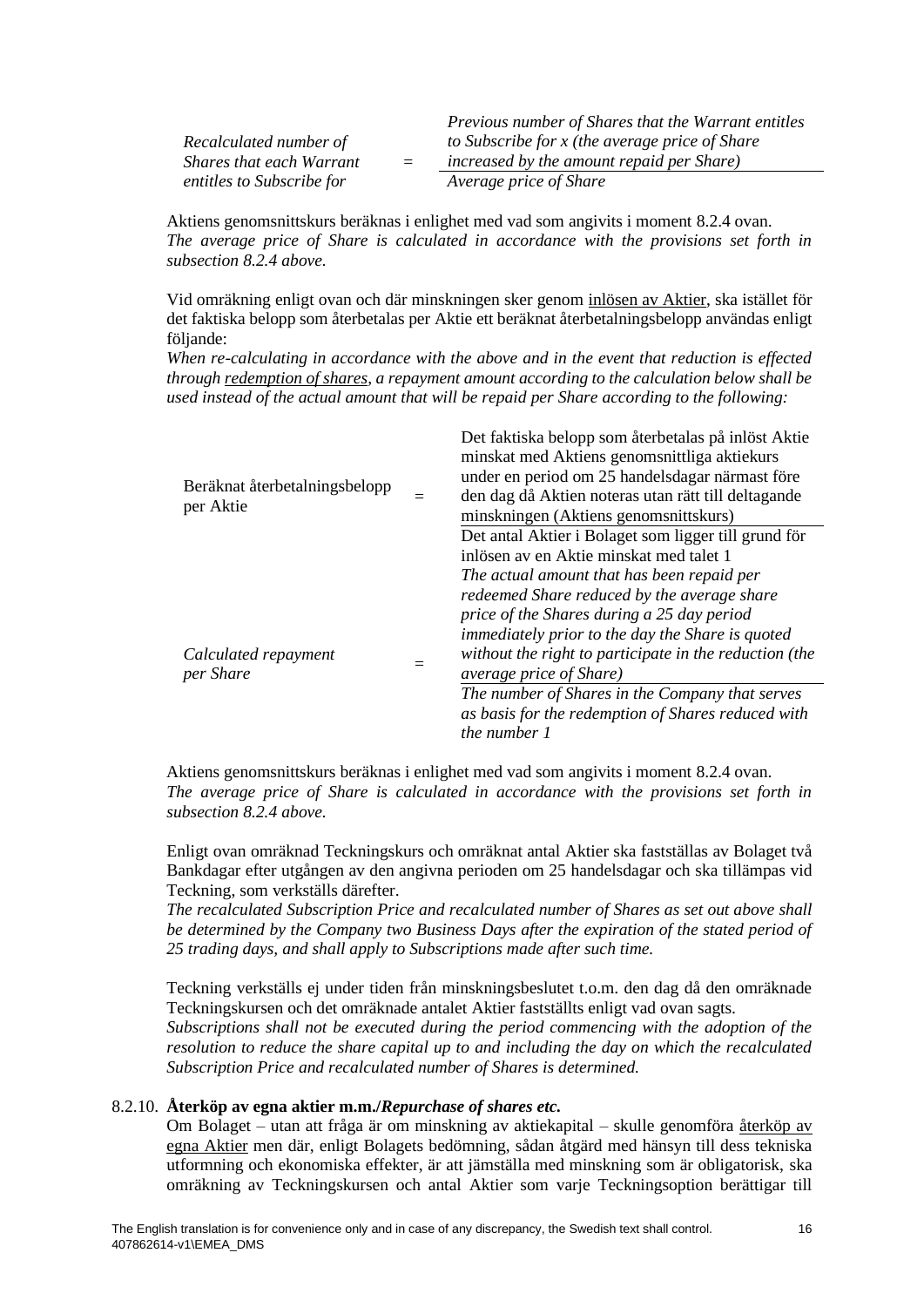Teckning av ske med tillämpning av så långt möjligt av de principer som anges ovan i moment [8.2.9.](#page-14-0)

*In the event the Company – without reducing the share capital – should carry out a repurchase of its own shares, but where the measure due to its technical structure and financial effects, is equivalent to a reduction, the recalculation of the Subscription Price as well as of the number of Shares that each Warrant entitles to Subscription of shall be made by applying, to the extent possible, the principles set forth in subsection [8.2.9.](#page-14-0)*

# <span id="page-16-0"></span>8.2.11. **Byte av aktiekapitalsvaluta/***Change of the currency of share capital*

Genomför bolaget byte av aktiekapitalsvaluta, innebärande att Bolagets aktiekapital ska vara bestämt i annan valuta än svenska kronor, ska Teckningskursen omräknas till samma valuta som aktiekapitalet är bestämt i samt därvid avrundas till två decimaler. Sådan valutaomräkning ska ske med tillämpning av den växelkurs som använts för omräkning av aktiekapitalet vid valutabytet.

In the event the Company carries out a change of the currency of its share capital resulting in *that the share capital of the Company shall be determined in a currency other than SEK, the Subscription Price shall be recalculated into the same currency as the currency of the share capital and be rounded off to two decimals. Such recalculation of the currency shall be made with application of the exchange rate which has been used when re-calculating the currency of the share capital.*

Enligt ovan omräknad Teckningskurs fastställs av Bolaget och ska tillämpas vid Teckning som verkställs från och med den dag som bytet av aktiekapitalsvaluta får verkan.

*The recalculated Subscription Price in accordance with above shall be determined by the Company and shall be applied on Subscriptions which are effected as from the day the currency change of the share capital became effective.*

#### <span id="page-16-1"></span>8.2.12. **Skälig omräkning/***Reasonable recalculation*

Genomför Bolaget åtgärd som avses i momenten [8.2.2](#page-4-1) - [8.2.6](#page-9-0) eller momenten [8.2.8](#page-12-0) - [8.2.11](#page-16-0) ovan eller annan liknande åtgärd med liknande effekt och skulle, enligt Bolagets bedömning, tillämpning av härför avsedd omräkningsformel, med hänsyn till åtgärdens tekniska utformning eller av annat skäl, ej kunna ske eller leda till att den ekonomiska kompensation som Teckningsoptionshavarna erhåller i förhållande till aktieägarna inte är skälig, ska Bolaget genomföra omräkningarna av Teckningskursen och av antalet Aktier som varje Teckningsoption berättigar till Teckning av i syfte att omräkningarna leder till ett skäligt resultat.

*In the event that the Company carries out measures set forth in subsections [8.2.2-](#page-4-1) [8.2.6](#page-9-0) or subsections [8.2.8-](#page-12-0) [8.2.11](#page-16-0) above or other similar measure with similar effect and, if, according to the Company's opinion, the application of the intended re-calculation formula with regard to the technical structure or for another reason, may not be possible or result that the economic compensation the Warrant Holders shall receive becoming unreasonable in relation to that of the shareholders, the Company shall make the re-calculation of the Subscription Price as well as the number of Shares that each Warrant entitles to Subscribe for, for the purpose of the recalculation leading to a reasonable result.*

## 8.2.13. **Avrundning/***Rounding*

Vid omräkning enligt ovan ska Teckningskursen avrundas till helt tiotal öre, varvid fem öre ska avrundas uppåt, och antalet Aktier avrundas till två decimaler. Endast hela Aktier kan tecknas. För det fall Teckningskursen är bestämd i annan valuta än svenska kronor ska, vid omräkningar enligt ovan, Teckningskursen istället avrundas till två decimaler.

*In conjunction with recalculations in accordance with the above, the Subscription Price shall be rounded to the nearest SEK 0.10, whereupon SEK 0.05 shall be rounded upwards and the number of Shares rounded off to two decimals. Only whole Shares may be Subscribed for. In the event that the Subscription Price is determined in another currency than SEK, the*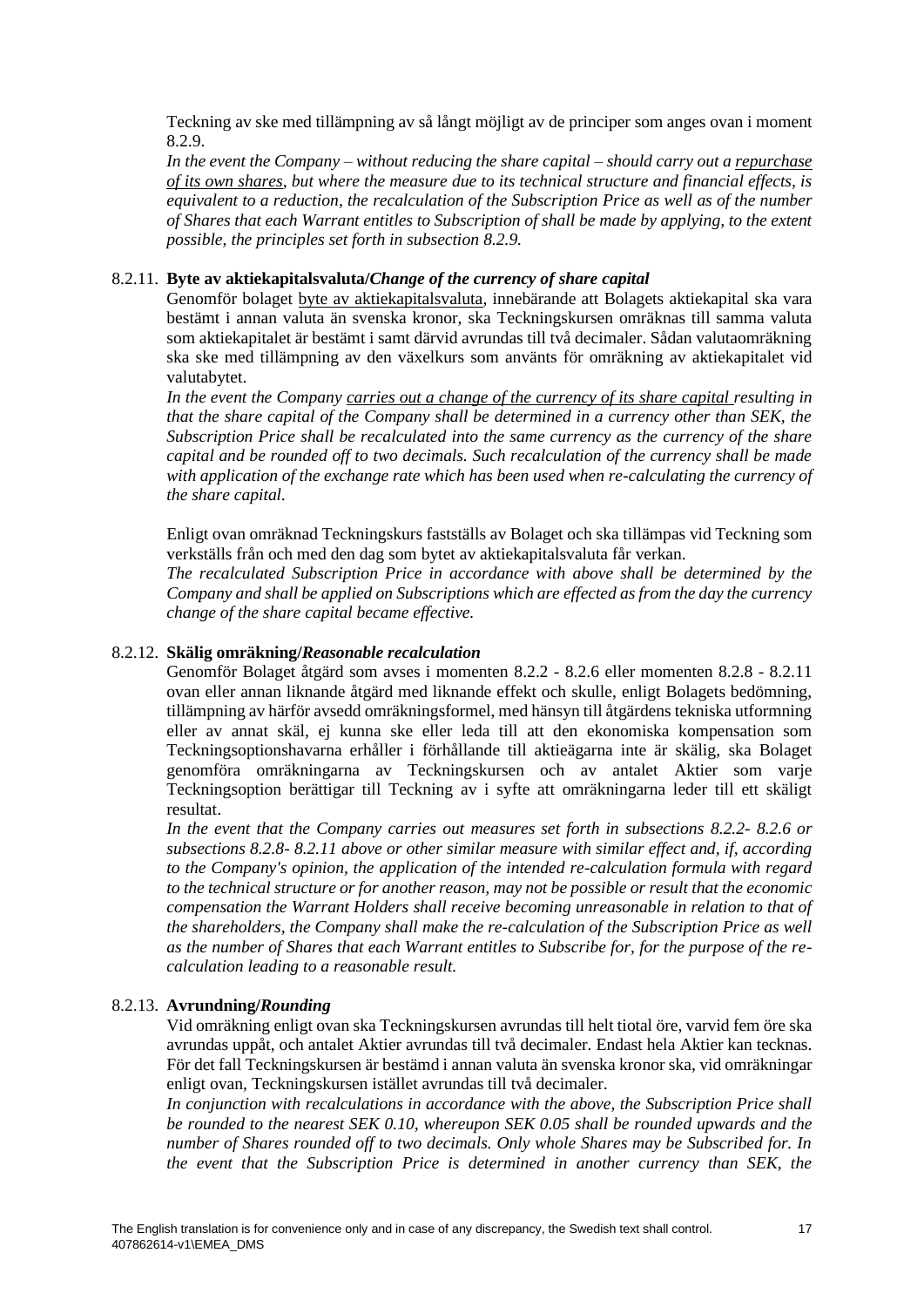*Subscription Price shall, upon recalculation in accordance with the above, be rounded off to two decimals.*

#### <span id="page-17-0"></span>8.2.14. **Likvidation/***Liquidation*

Beslutas att Bolaget ska träda i likvidation enligt 25 kap. aktiebolagslagen får, oavsett likvidationsgrunden, anmälan om Teckning ej därefter ske. Rätten att göra anmälan om Teckning upphör i och med bolagsstämmans likvidationsbeslut, oavsett sålunda att detta ej må ha vunnit laga kraft.

*In the event it is resolved that the Company shall enter into liquidation according to Ch. 25 of the Companies Act, notice for Subscription may not thereafter be made, regardless of the reasons for liquidation. The right to make notice for Subscription shall terminate upon the resolution to place the Company in liquidation regardless of whether such resolution has entered into effect.*

Senast två månader innan bolagsstämman tar ställning till fråga om Bolaget ska träda i frivillig likvidation enligt 25 kap. 1 § aktiebolagslagen, ska Teckningsoptionshavarna genom meddelande enligt punkt [11](#page-20-0) nedan underrättas om den avsedda likvidationen. I meddelandet ska intagas en erinran om att anmälan om Teckning ej får ske, sedan bolagsstämman fattat beslut om likvidation.

*No later than two months prior to the determination by the shareholders' meeting as to whether the Company shall be placed into voluntary liquidation according to Ch. 25, § 1 of the Companies Act, notice shall be given to the Warrant Holders in accordance with Section [11](#page-20-0) below in respect of the intended liquidation. The notice shall state that notice of Subscription may not be made following the adoption of a resolution by the shareholders' meeting to place the Company in liquidation.*

Skulle Bolaget lämna meddelande om avsedd likvidation enligt ovan, ska Teckningsoptionshavare – oavsett vad som i punkt [4](#page-2-1) ovan sägs om tidigaste tidpunkt för anmälan om Teckning – äga rätt att göra anmälan om Teckning från den dag då meddelandet lämnats, förutsatt att Teckning kan verkställas senast på tionde kalenderdagen före den bolagsstämma vid vilken frågan om Bolagets likvidation ska behandlas.

*In the event the Company gives notice of an intended liquidation in accordance with the above, each Warrant holder – irrespective of what is set forth in Section [4](#page-2-1) regarding the earliest time at which notice for Subscriptions may be made – shall be entitled to make a notice for Subscription from the day on which the notice is given, provided it is possible to effect Subscription not later than the tenth calendar day prior to the shareholders' meeting at which the issue of the Company's liquidation shall be addressed.*

#### <span id="page-17-1"></span>8.2.15. **Fusion och delning/***Merger and de-merger*

Skulle bolagsstämman, enligt 23 kap. 15 § aktiebolagslagen, godkänna fusionsplan varigenom Bolaget ska uppgå i annat bolag, eller om bolagsstämman, enligt 24 kap. 17 § aktiebolagslagen, skulle godkänna delningsplan varigenom Bolaget ska upplösas utan likvidation, får anmälan om Teckning därefter ej ske.

*In the event the shareholders' meeting approves a merger plan, in accordance with Ch. 23, § 15 of the Companies Act, pursuant to which the Company is to be merged into another company, or in the event the shareholders' meeting approves a demerger plan, in accordance with Ch. 24, § 17 of the Companies Act, pursuant to which the Company will be dissolved without liquidation, notice for Subscription may not thereafter be made.*

Senast två månader innan Bolaget tar slutlig ställning till frågan om fusion eller delning enligt ovan, ska Teckningsoptionshavarna genom meddelande enligt punkt [12](#page-20-1) nedan underrättas om fusions- eller delningsavsikten. I meddelandet ska en redogörelse lämnas för det huvudsakliga innehållet i den avsedda fusionsplanen eller delningsplanen samt ska Teckningsoptionshavarna erinras om att anmälan om Teckning ej får ske, sedan slutligt beslut fattats om fusion eller delning.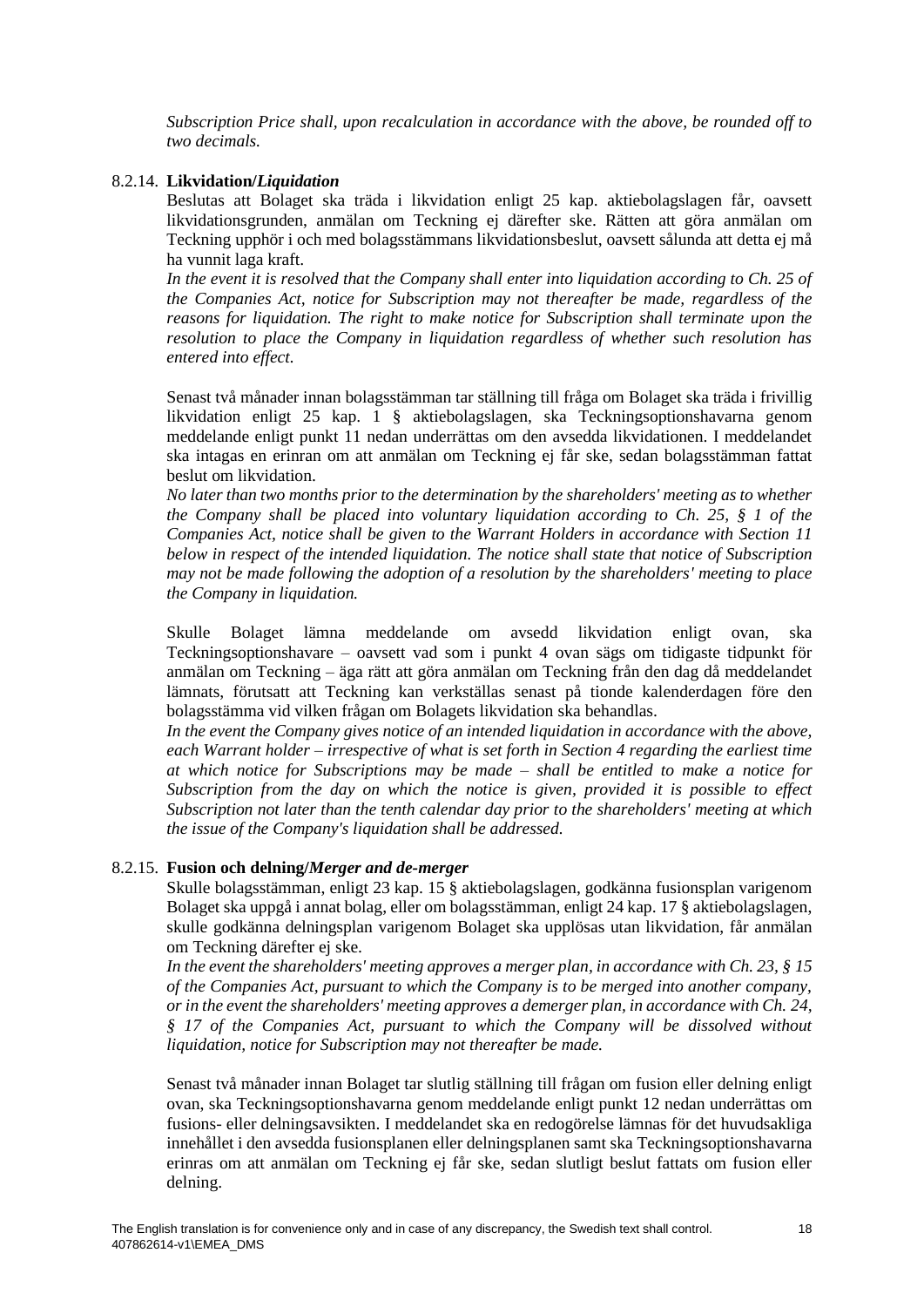*No later than two months prior to final determination by the Company in respect of a merger or demerger as set forth above, notice shall be given to Warrant holders in accordance with Section [12](#page-20-1) below of the intended merger or demerger. The notice shall set forth the principal contents of the intended merger plan or demerger plan and each Warrant holder shall be notified that Subscription may not be made following a final decision regarding the merger or demerger.*

Om Bolaget lämnar meddelande om planerad fusion eller delning enligt ovan, ska Teckningsoptionshavare – oavsett vad som i punkt [4](#page-2-1) ovan sägs om tidigaste tidpunkt för anmälan om Teckning – äga rätt att påkalla Teckning från den dag då meddelandet lämnats om fusions- eller delningsavsikten, förutsatt att Teckning kan verkställas senast på tionde kalenderdagen före den bolagsstämma vid vilken fusionsplanen eller delningsplanen ska godkännas.

*In the event the Company gives notice regarding a intended merger or demerger in accordance with the above, each Warrant holder – irrespective of what is set forth in Section [4](#page-2-1) above regarding the earliest time at which notice for Subscription may be made – shall be entitled to make a notice for Subscription from the date on which notice is given, provided it is possible to effect Subscription not later than the tenth calendar day prior to the shareholders' meeting at which the merger plan or demerger plan is to be approved.*

#### <span id="page-18-0"></span>8.2.16. **Förenklad fusion och tvångsinlösen/***Simplified merger and buy out procedure*

Upprättar Bolagets styrelse en fusionsplan enligt 23 kap. 28 § aktiebolagslagen varigenom Bolaget ska uppgå i ett annat bolag eller blir Bolagets Aktier föremål för tvångsinlösenförfarande enligt 22 kap. samma lag ska följande gälla.

*In the event the Company's board of directors prepares a merger plan in accordance with Ch. 23, § 28 of the Companies Act, pursuant to which the Company is to be merged into another company or if the Company's Shares will be subject to a buyout procedure in accordance with Ch. 22 the same law, the following shall apply.* 

Äger ett svenskt aktiebolag samtliga Aktier i Bolaget, och offentliggör Bolagets styrelse sin avsikt att upprätta en fusionsplan enligt i föregående stycke angivet lagrum, ska Bolaget, för det fall att sista dag för Teckning enligt punkt [4](#page-2-1) ovan infaller efter sådant offentliggörande, fastställa en ny sista dag för Teckning (slutdagen). Slutdagen ska infalla inom 60 dagar från offentliggörandet.

*In the event a Swedish limited liability company owns all the shares of the Company and the Company's board of directors publishes its intention to prepare a merger plan in accordance with the legislation referred to in the preceding paragraph, the Company shall, provided that the final day for notice for Subscription pursuant to Section [4](#page-2-1) above occurs after such publication, determine a new final date for notice for Subscription (expiration date). The expiration date shall occur within 60 days of the publication.*

Om offentliggörandet skett i enlighet med vad som anges ovan i detta moment [8.2.16,](#page-18-0) ska – oavsett vad som i punkten [4](#page-2-1) ovan sägs om tidigaste tidpunkt för anmälan om Teckning – Teckningsoptionshavare äga rätt att göra sådan anmälan om Teckning fram till slutdagen. Bolaget ska senast tre veckor före slutdagen genom meddelande enligt punkt [11](#page-20-0) nedan erinra Teckningsoptionshavarna om denna rätt samt att Teckning ej får ske efter slutdagen.

*If publication has been made in accordance with the above set forth in this subsection [8.2.17,](#page-18-1) each Warrant holder – irrespective of what is set forth in Sectio[n 4](#page-2-1) above regarding the earliest time at which notice for Subscription may be made – shall be entitled to such notification to and including the expiration date. Not later than three weeks prior to the expiration date, the Company shall notify the Warrant holders, pursuant to Section [11](#page-20-0) below, of such right and that notice for Subscription may not be made after the expiration date.*

## <span id="page-18-1"></span>8.2.17. **Återställande av rätt att teckna aktier/***Restoration of rights*

Oavsett vad under momente[n 8.2.14,](#page-17-0) [8.2.15](#page-17-1) oc[h 8.2.16](#page-18-0) ovan sagts om att anmälan om Teckning ej får ske efter beslut om likvidation, godkännande av fusionsplan/delningsplan eller efter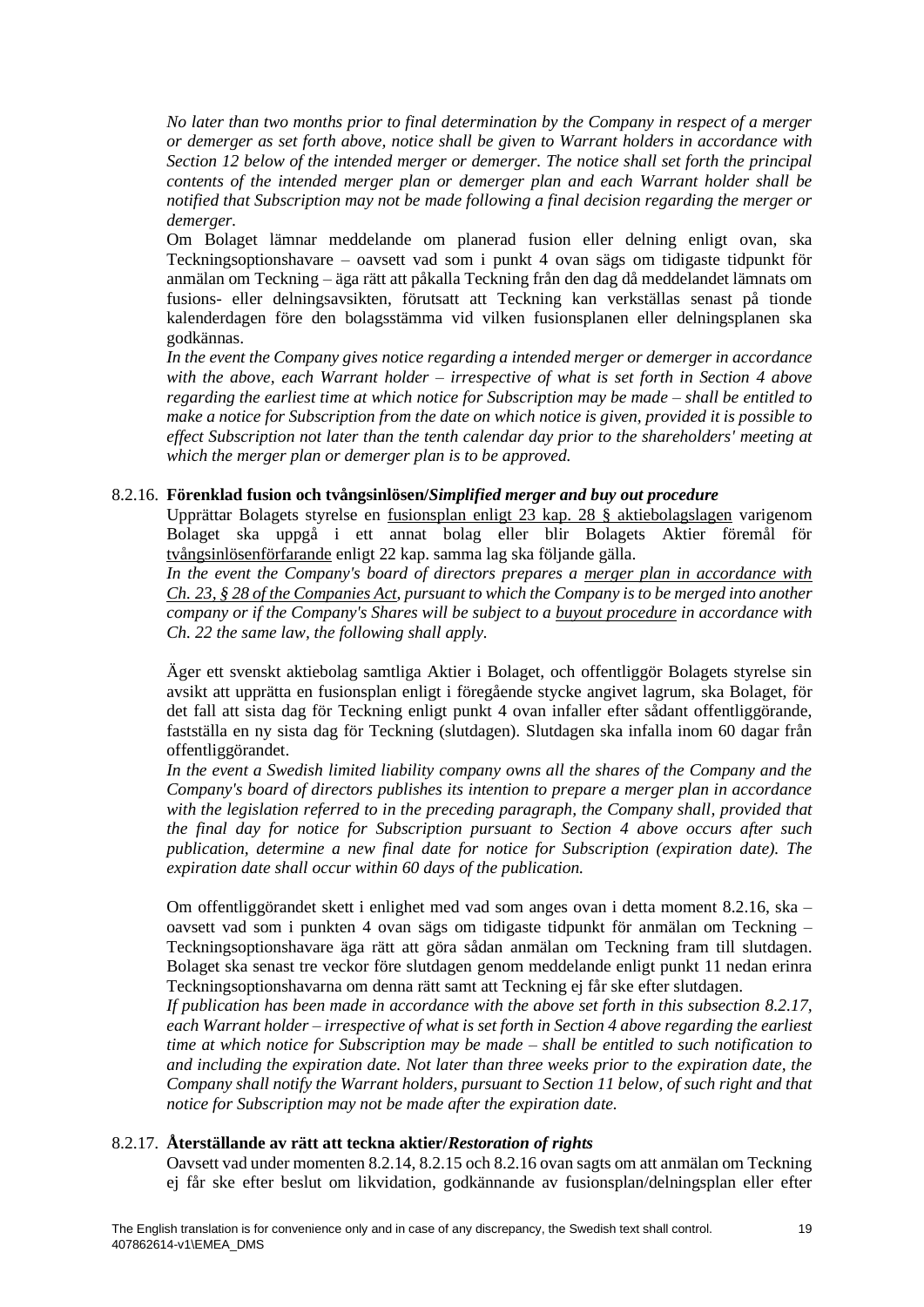utgången av ny slutdag vid fusion eller delning ska rätten att göra anmälan om Teckning åter inträda för det fall att likvidationen upphör respektive fusionen eller delningen ej genomförs. *Notwithstanding the provisions set forth in subsections [8.2.14,](#page-17-0) [8.2.15](#page-17-1) and [8.2.16](#page-18-0) above stating that notice for Subscriptions may not be made following the decision of liquidation, approval of a merger plan/demerger plan or the end of a new expiration date at a merger or demerger, the right to make a notice for Subscription shall be reinstated in the event the liquidation is terminated or where the merger or demerger is not executed.*

# 8.2.18. **Konkurs/***Bankruptcy*

För den händelse Bolaget skulle försättas i konkurs, får anmälan om Teckning ej därefter ske. Om emellertid konkursbeslutet häves av högre rätt får anmälan om Teckning återigen ske. *In the event the Company is declared bankrupt, notice for Subscription may not thereafter be made. Where, however, the bankruptcy decision is reversed by a court of higher instance, notice for Subscription may again be made.*

#### 8.2.19. **Notering/***Listing*

Vad som ovan angivits rörande notering på handelsplats ska gälla för det fall Bolagets Aktier är föremål för offentlig och organiserad handel på reglerad marknad eller annan organiserad multilateral handelsplattform. Hänvisning till handelsplats ska då avse sådan reglerad marknad eller annan multilateral handelsplattform.

*What is stated above concerning quoting on a market will apply if the Company's Shares are subject to public and organized trading on a regulated market or other organized multilateral trading facility. Reference to trading then shall apply to such a regulated market or other multilateral trading facility*.

#### <span id="page-19-0"></span>8.2.20. **Kvotvärde/***Quota value*

Om angiven åtgärd och omräkning enligt något av momente[n 8.2.2](#page-4-1) - [8.2.12](#page-16-1) ovan skulle medföra en omräkning av Teckningskursen till ett belopp understigande aktiens kvotvärde, ska ändå aktiens kvotvärde erläggas för Aktie.

*If the measures and re-calculations stated in any of the subsections [8.2.21](#page-4-1) - [8.2.12](#page-16-1) above would result in a recalculation of the Subscription Price that would amount to a number less than the Share's quota value, the quota value shall nevertheless be paid for the Share.*

#### 8.2.21. **Motsvarande villkor för kupongbolag /** *Equivalent terms and conditions for companies that are not Central Securities Depository Companies*

I de fall ovan angivna omräkningsvillkor hänvisar till avstämningsdagen och Bolaget vid omräkningstillfället inte är avstämningsbolag ska istället för avstämningsdagen tillämpas jämförlig tidpunkt som används i motsvarande villkor för kupongbolag.

*In cases where the provisions concerning recalculation refer to the record date and, at the time of the recalculation, the Company is not a Central Securities Depository Company, a comparable date used in equivalent terms and conditions for companies that are not Central Securities Depository Companies shall apply instead of the record date.*

# **9 Ersättning/***Compensation*

Om det vid tillämpningen av ändringarna i punkt [8.2,](#page-4-0) inte är praktiskt eller juridiskt möjligt att tillämpa en reducerad Teckningskurs ska antalet Aktier som varje Teckningsoption berättigar Optionsinnehavaren att teckna, i ett andra steg, omräknas (dvs. ökas) för att ersätta Optionsinnehavaren för den uteblivna reduceringen av Teckningskursen, dvs ökat krona för krona.

*If, in the application of the adjustments in this Clause [8.2,](#page-4-0) it is not practicable or legally possible to apply a reduced Subscription Price, the number of Shares which each Warrant entitles the Warrant holder to purchase shall, in a secondary step, be recalculated (i.e., increased) in order to compensate the Warrant holder for the non-reduction in the Subscription Price, i.e. increased krona per krona.*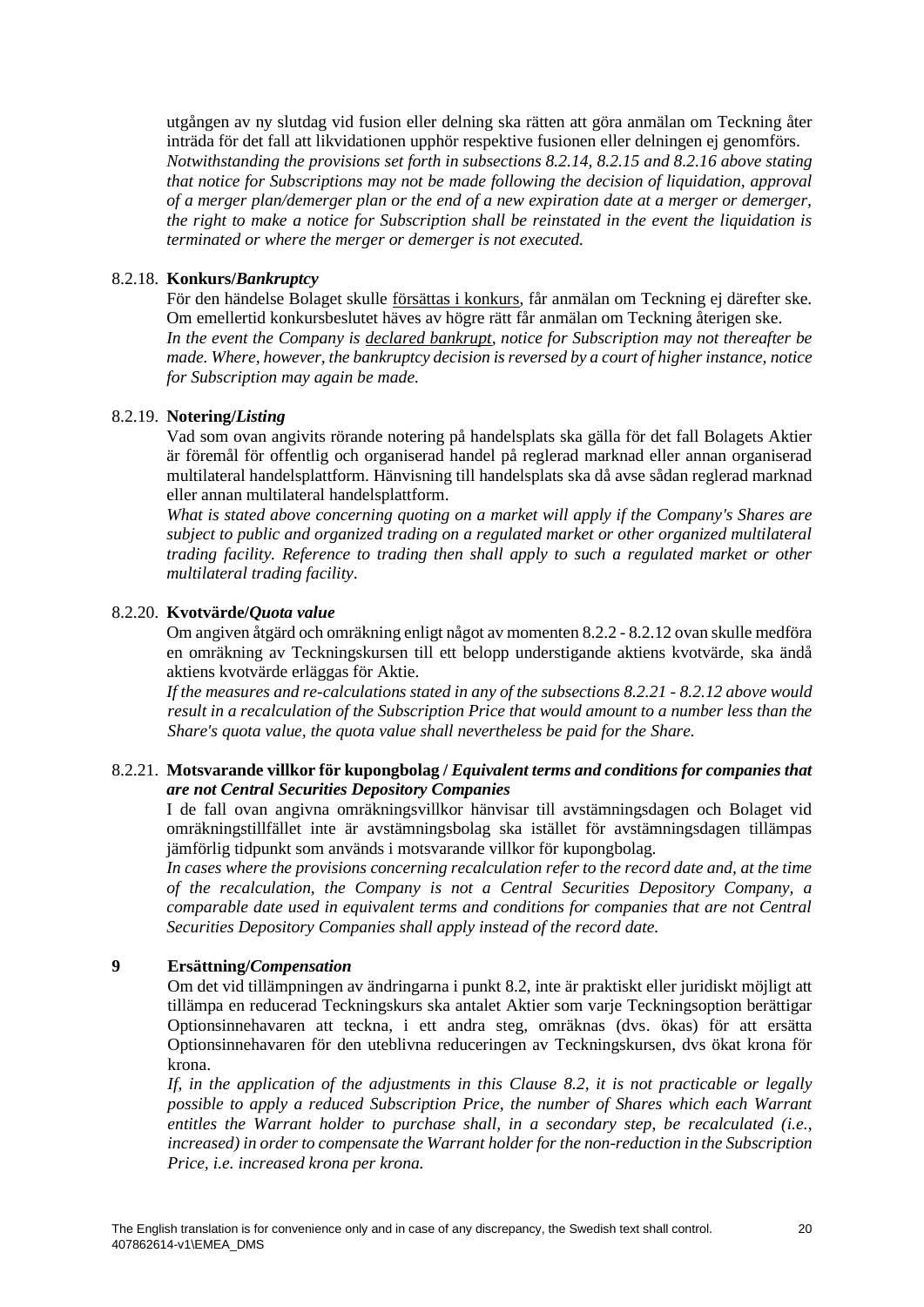# **10 Förvaltare/***Nominee*

För Teckningsoption som är förvaltarregistrerad enligt lag om värdepapperscentraler och kontoföring av finansiella instrument ska vid tillämpningen av dessa villkor förvaltaren betraktas som Optionshavare.

*If a Warrant is registered with a nominee pursuant to the Central Securities Depositories and Swedish Financial Instruments Accounts Act, such nominee shall be regarded as the Warrant holder where these terms are applied.*

# <span id="page-20-0"></span>**11 Meddelanden/***Notices*

11.1 Meddelanden rörande Teckningsoptionerna ska tillställas varje Optionshavare som skriftligen meddelat sin postadress till Bolaget. *Notices concerning the Warrants shall be sent to each Warrant holder who has informed the* 

*Company of his/her/its mail address.*

11.2 För det fall Teckningsoptionerna är registrerade av Euroclear i ett avstämningsregister ska meddelande rörande Teckningsoptionerna, istället för vad som stadgas i punkt 11.1 ovan tillställas varje registrerad Optionsinnehavare och annan rättighetshavare som är antecknad på konto i Bolagets avstämningsregister.

*In the event that the Warrants are registered with Euroclear in a, notices concerning the Warrants shall, instead of what is stated in Section 11.1 above, be sent to each registered Warrant holder or other right holder who is registered in an account the Company's securities register.*

11.3 Meddelanden ska, i förekommande fall, även lämnas till marknadsplatsen och offentliggöras enligt marknadsplatsens regler.

*Notices shall, if applicable, also be given to the market place and be made public in accordance with the rules applicable to such market place.*

# <span id="page-20-1"></span>**12 Ändring av villkoren/***Amendments of the terms and conditions*

Styrelsen eller, i förekommande fall, bolagsstämman äger rätt att besluta om ändring av dessa villkor i den mån lagstiftning, domstolsavgörande eller myndighetsbeslut så kräver eller om det i övrigt – enligt Bolagets bedömning – av praktiska skäl är ändamålsenligt eller nödvändigt och Optionshavarnas rättigheter inte i något väsentligt avseende försämras.

*The board of directors or, if applicable, the general meeting, is entitled to amend these terms to the extent it is required by legislation, court decisions or decisions of authorities, or if there under other circumstances – according to the Company's opinion – are practical reasons that are appropriate or necessary and the Warrant holders' rights are not materially impaired.*

# **13 Sekretess/***Confidentiality*

Bolaget, Banken eller Euroclear får ej obehörigen till tredje man lämna ut uppgift om Optionsinnehavare. Bolaget äger rätt att få ut följande uppgifter från Euroclear om Optionshavares konto i Bolagets avstämningsregister: (i) Optionshavarens namn, personnummer eller annat identifikationsnummer samt postadress och (ii) antal Teckningsoptioner.

*The Company, the Bank or Euroclear may not without necessary authorization disclose information regarding the Warrant holders to third parties. The Company shall be entitled to the following information from Euroclear about the Warrant holder's account in the share register of the Company: (i) the Warrant holder's name, personal identity number or other identity number and address and (ii) the number of Warrants.*

## **14 Begränsning av Bolagets, Bankens och Euroclears ansvar/***Limitation of the Company's, the Bank's and the Central Register of Securities' liability*

14.1 I fråga om de på Bolaget, Banken och Euroclear ankommande åtgärderna gäller – beträffande Euroclear med betraktande av bestämmelserna i lagen om värdepapperscentraler och kontoföring av finansiella instrument – att ansvarighet inte kan göras gällande för skada som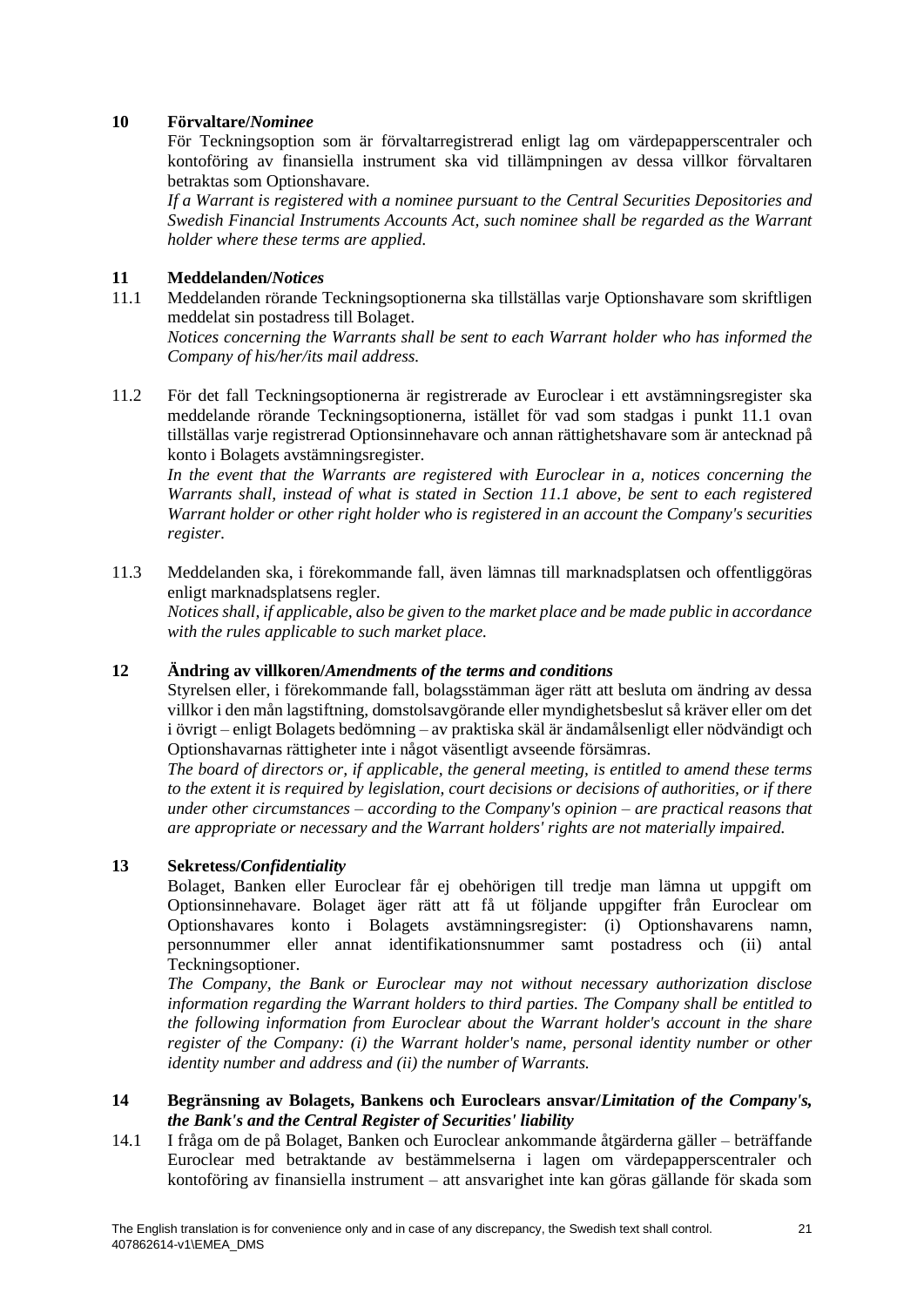beror på svenskt eller utländskt lagbud, svensk eller utländsk myndighets åtgärd, krigshändelse, strejk, blockad, bojkott, lockout eller annan liknande omständighet. Förbehållet i fråga om strejk, blockad, bojkott och lockout gäller även om Bolaget, Banken eller Euroclear själv vidtar eller är föremål för sådan konfliktåtgärd.

*With respect to the actions incumbent on the Company, the Bank or Euroclear, none of the Company, the Bank or Euroclear – in the case of Euroclear, subject to the provisions of the Central Securities Depositories and Swedish Financial Instruments Accounts Act – shall be held liable for damage arising as a result of Swedish or foreign legislation, any action of a Swedish or foreign authority, acts of war, strikes, blockades, boycotts, lockouts, or similar circumstances. The exemption in respect of strikes, blockades, boycotts and lockouts applies also in cases where the Company, the Bank or Euroclear itself takes or is the subject of such measure or conflict.*

14.2 Bolaget, Banken eller Euroclear är inte heller skyldig att i andra fall ersätta skada som uppkommer om Bolaget, Banken eller Euroclear varit normalt aktsam. Bolaget, Banken och Euroclear är i intet fall ansvarig för indirekt skada. Härvid uppmärksammas Optionshavare på att denne ansvarar för att handlingar som Bolaget tillställts är riktiga och behörigen undertecknade samt att Bolaget underrättas om ändringar som sker beträffande lämnade uppgifter.

*Furthermore neither shall the Company, the Bank nor Euroclear shall be liable for damage arising in other cases if the Company, the Bank or Euroclear, as appropriate, has exercised normal caution. In addition, under no circumstances shall the Company, the Bank or Euroclear be held liable for any indirect damage. A Warrant holder is hereby made aware that he/she/it is responsible for that the documents sent to the Company are correct and have been duly signed and that the Company is informed of changes that are made with regard to information provided.*

14.3 Föreligger hinder för Bolaget, Banken eller Euroclear att verkställa betalning eller vidta annan åtgärd på grund av omständighet som anges i första stycket, får åtgärden uppskjutas till dess hindret har upphört. Om Bolaget till följd av en sådan omständighet är förhindrat att verkställa eller ta emot betalning ska Bolaget respektive Optionshavaren inte vara skyldig att erlägga dröjsmålsränta.

*If the Company, the Bank or Euroclear is prevented from making payment or taking any measure due to a circumstance referred to in the first paragraph, the taking of such measure may be postponed until such hinder no longer exists. If the Company as a result of such a circumstance is prevented from making or receiving a payment, the Company or the Warrant holder shall not be required to pay interest.*

## **15 Tillämplig lag och forum/A***pplicable law and dispute resolution*

15.1 Dessa villkor och alla rättsliga frågor med anknytning till Teckningsoptionerna ska avgöras och tolkas enligt svensk rätt.

*These Terms and Conditions and relating legal matters with connection to the Warrants shall be governed and interpreted by Swedish law.*

- 15.2 Tvist i anledning av dessa villkor ska slutligt avgöras genom skiljedom administrerad vid Stockholms Handelskammares Skiljedomsinstitut. *Any dispute with respect to these Terms and Conditions shall be decided through arbitration according to the Arbitration Institute of the Stockholm Chamber of Commerce.*
- 15.3 Skiljeförfarandet ska hållas i Stockholm. Det svenska språket ska användas i förfarandet. *The arbitration shall take place in Stockholm. The Swedish language shall be used during the proceedings.*
- 15.4 Skiljeförfarande som påkallats med hänvisning till denna skiljeklausul omfattas av sekretess. Sekretessen omfattar all information som framkommer under förfarandet liksom beslut eller